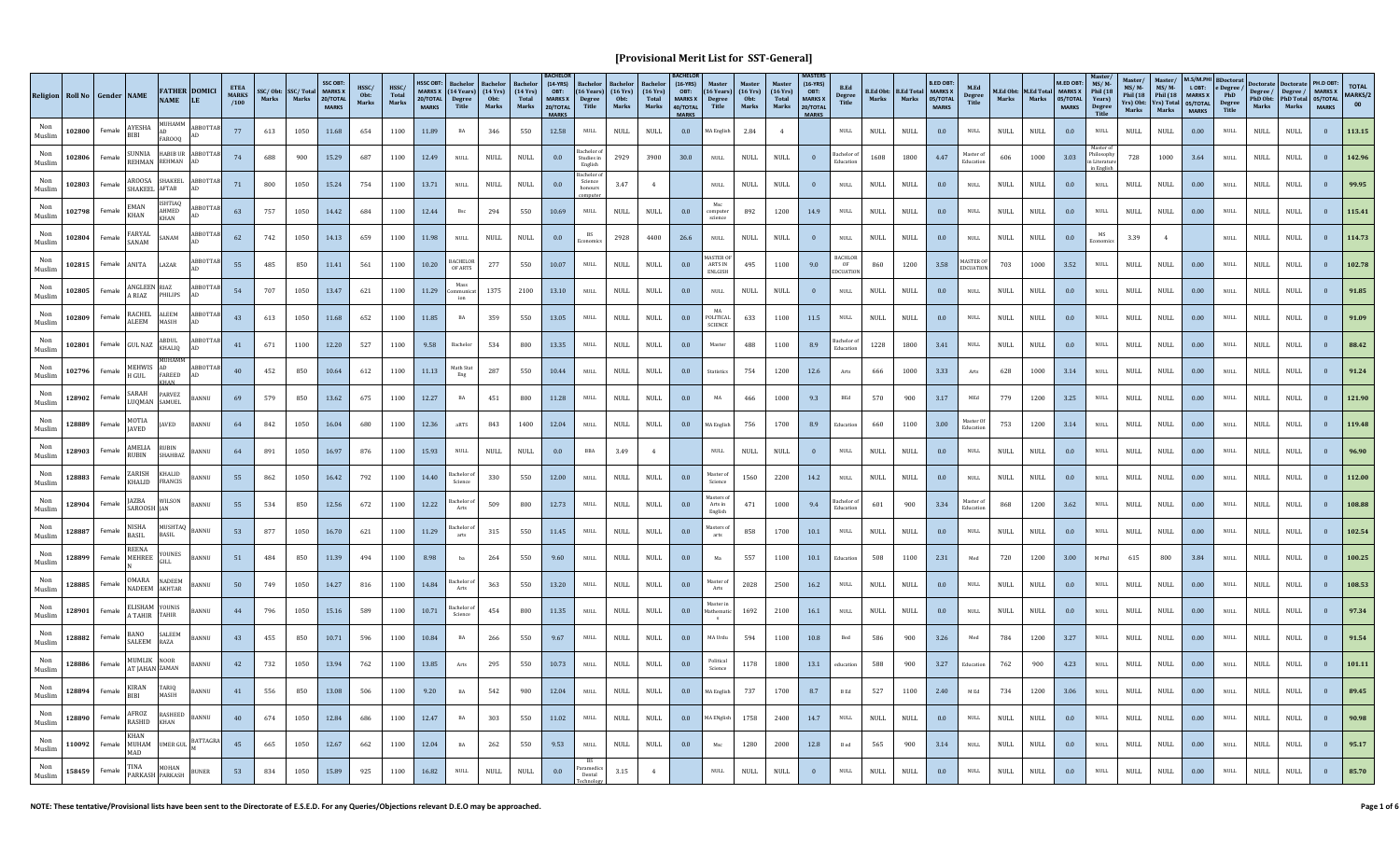|               | Religion Roll No Gender NAME |        |                                 | <b>NAME</b>                         | <b>FATHER DOMICI</b><br>LE | <b>ETEA</b><br><b>MARKS</b><br>/100 | Marks | SSC/Obt: SSC/Total MARKS X<br>Marks | <b>SSC OBT</b><br>20/TOTAL<br><b>MARKS</b> | HSSC/<br>$\mathbf{Obt}$ :<br>Marks | HSSC/<br>Total<br>Marks | <b>HSSC OBT</b><br>20/TOTAL<br><b>MARKS</b> | MARKS X (14 Years) (14 Yrs)<br><b>Degree</b><br>Title | Obt:<br>Marks                | $(14 \text{ Yrs})$<br>Total<br>Marks | $(14-YRS)$<br>OBT:<br><b>MARKS X</b><br>20/TOTAL<br><b>MARKS</b> | $(16$ Years)<br>Degree<br>Title | Bachelor<br>$(16 \text{ Yrs})$<br>Obt:<br>Marks | $(16 \text{ Yrs})$<br>Total<br>Marks | $(16-YRS)$<br>OBT:<br><b>MARKS X</b><br>40/TOTAL<br><b>MARKS</b> | Degree<br>Title                   | $(16 \text{ Years})$ $(16 \text{ Yrs})$<br>Obt:<br>Marks | <b>Master</b><br>$(16 \text{ Yrs})$<br>Total<br>Marks | $(16-YRS)$<br>OBT:<br><b>MARKS X</b><br>20/TOTAL<br><b>MARKS</b> | <b>B.Ed</b><br><b>Degree</b><br>Title | Marks                        | <b>B.Ed Obt: B.Ed Total MARKS X</b><br>Marks | <b>B.ED OBT</b><br>05/TOTAL<br><b>MARKS</b> | M.Ed<br>Degree<br>Title | Marks                        | M.Ed Obt: M.Ed Total MARKS X<br>Marks | M.ED OBT:<br>05/TOTAL<br><b>MARKS</b> | MS/M<br><b>Phil</b> (18<br>Years)<br>Degree<br>Title | Master/<br>$MS/M$ -<br>Phil $(18$<br>Marks | Master,<br>$MS/M -$<br>Phil $(18)$<br>Yrs) Obt: Yrs) Total 05/TOTAL<br>Marks | <b>M.S/M.PI</b><br>LOBT:<br>MARKS X<br><b>MARKS</b> | <b>BDoctorat</b><br>e Degree /<br>PhD<br><b>Degree</b><br>Title | Marks                        | Degree / Degree / MARKS X<br>PhD Obt: PhD Total 05/TOTAL<br>Marks | PH.D OBT:<br><b>MARKS</b> | <b>TOTAL</b><br>MARKS/2<br>00 |
|---------------|------------------------------|--------|---------------------------------|-------------------------------------|----------------------------|-------------------------------------|-------|-------------------------------------|--------------------------------------------|------------------------------------|-------------------------|---------------------------------------------|-------------------------------------------------------|------------------------------|--------------------------------------|------------------------------------------------------------------|---------------------------------|-------------------------------------------------|--------------------------------------|------------------------------------------------------------------|-----------------------------------|----------------------------------------------------------|-------------------------------------------------------|------------------------------------------------------------------|---------------------------------------|------------------------------|----------------------------------------------|---------------------------------------------|-------------------------|------------------------------|---------------------------------------|---------------------------------------|------------------------------------------------------|--------------------------------------------|------------------------------------------------------------------------------|-----------------------------------------------------|-----------------------------------------------------------------|------------------------------|-------------------------------------------------------------------|---------------------------|-------------------------------|
| Muslim        | 187387                       | Female | ZAINAB<br>KHAN                  | ANMEER<br>KHAN                      | CHARSAD                    | 52                                  | 921   | 1050                                | 17.54                                      | 896                                | 1100                    | 16.29                                       | <b>NULL</b>                                           | $\ensuremath{\mathsf{NULL}}$ | $\ensuremath{\mathsf{NULL}}$         | 0.0                                                              | $_{\rm BS}$                     | 3.58                                            | $\overline{4}$                       |                                                                  | $\mathop{\rm NULL}$               | NULL                                                     | NULL                                                  | $\bf{0}$                                                         | <b>BED</b>                            | 3.5                          | 4                                            |                                             | NULL                    | $\ensuremath{\mathsf{NULL}}$ | <b>NULL</b>                           | 0.0                                   | <b>NULL</b>                                          | $\ensuremath{\mathsf{NULL}}$               | <b>NULL</b>                                                                  | 0.00                                                | <b>NULL</b>                                                     | NULL                         | <b>NULL</b>                                                       |                           | 85.83                         |
| Muslim        | 132868                       | Female | <b>ELIZABE</b><br><b>AORRIS</b> | MORRIS                              | <b>D.I KHAN</b>            | 57                                  | 632   | 850                                 | 14.87                                      | 619                                | 1100                    | 11.25                                       | achelor o<br>Arts                                     | 303                          | 550                                  | 11.02                                                            | <b>NULL</b>                     | <b>NULL</b>                                     | <b>NULL</b>                          | 0.0                                                              | $\mathop{\rm NULL}$               | NULL                                                     | <b>NULL</b>                                           | $\overline{0}$                                                   | BEd                                   | 630                          | 1000                                         | 3.15                                        | NULL                    | NULL                         | <b>NULL</b>                           | 0.0                                   | <b>NULL</b>                                          | <b>NULL</b>                                | <b>NULL</b>                                                                  | 0.00                                                | <b>NULL</b>                                                     | NULL                         | <b>NULL</b>                                                       |                           | 97.29                         |
| Non<br>Muslim | 132857                       | Female | <b>EIVA</b><br>PERVEEZ          | ARVEEZ                              | <b>D.I KHAN</b>            | 53                                  | 374   | 850                                 | 8.80                                       | 628                                | 1100                    | 11.42                                       | achelor o<br>Arts                                     | 268                          | 550                                  | 9.75                                                             | $\mathop{\rm NULL}$             | NULL                                            | <b>NULL</b>                          | 0.0                                                              | Master o<br>Arts Urdu             | 353                                                      | 800                                                   | $\bf 8.8$                                                        | $\ensuremath{\mathsf{NULL}}$          | <b>NULL</b>                  | $\ensuremath{\mathsf{NULL}}$                 | 0.0                                         | NULL                    | <b>NULL</b>                  | <b>NULL</b>                           | 0.0                                   | $\ensuremath{\mathsf{NULL}}$                         | <b>NULL</b>                                | <b>NULL</b>                                                                  | 0.00                                                | $\mbox{NULL}$                                                   | $\ensuremath{\mathsf{NULL}}$ | <b>NULL</b>                                                       |                           |                               |
| Non<br>Muslim | 132864                       | Female | <b>CHRISTY</b>                  | <b>JAVAID</b><br>KELODIN MASIH      | <b>D.I KHAN</b>            | 47                                  | 777   | 1050                                | 14.80                                      | 742                                | 1100                    | 13.49                                       | <b>BACHELOR</b><br>OF SCIENCE                         | 365                          | 550                                  | 13.27                                                            | $\rm NULL$                      | $\ensuremath{\mathsf{NULL}}$                    | <b>NULL</b>                          | 0.0                                                              | <b>MASTER O</b><br><b>SCIENCE</b> | 1038                                                     | 1280                                                  | 16.2                                                             | $\mathop{\rm NULL}$                   | NULL                         | <b>NULL</b>                                  | 0.0                                         | <b>NULL</b>             | NULL                         | <b>NULL</b>                           | 0.0                                   | <b>NULL</b>                                          | <b>NULL</b>                                | <b>NULL</b>                                                                  | 0.00                                                | $\mbox{NULL}$                                                   | NULL                         | <b>NULL</b>                                                       |                           | 104.78                        |
| Muslim        | 144529                       | Female | <b>MBAR</b>                     | RIAZ                                | LOWER                      | 55                                  | 744   | 1100                                | 13.53                                      | 676                                | 1100                    | 12.29                                       | ADE in BBA                                            | 3.43                         |                                      |                                                                  | <b>NULL</b>                     | <b>NULL</b>                                     | $\ensuremath{\mathsf{NULL}}$         | 0.0                                                              | $\mathsf{NULL}$                   | NULL                                                     | NULL                                                  | $\mathbf{0}$                                                     | $_{\rm NULL}$                         | <b>NULL</b>                  | NULL                                         | 0.0                                         | <b>NULL</b>             | $\ensuremath{\mathsf{NULL}}$ | $\mathop{\rm NULL}$                   | 0.0                                   | <b>NULL</b>                                          | <b>NULL</b>                                | $\ensuremath{\mathsf{NULL}}$                                                 | 0.00                                                | $\mbox{\bf NULL}$                                               | NULL                         | $\ensuremath{\mathsf{NULL}}$                                      |                           | 80.82                         |
| Muslim        | 124800                       | Female | NISHA<br>IQBAL                  | <b>IOBAL</b>                        | KOHAT                      | 40                                  | 784   | 1100                                | 14.25                                      | 596                                | 1100                    | 10.84                                       | <b>NULL</b>                                           | $\ensuremath{\mathsf{NULL}}$ | $\ensuremath{\mathsf{NULL}}$         | 0.0                                                              | <b>NULL</b>                     | <b>NULL</b>                                     | $\ensuremath{\mathsf{NULL}}$         | 0.0                                                              | $\mathsf{NULL}$                   | NULL                                                     | NULL                                                  | $\bf{0}$                                                         | $_{\rm NULL}$                         | $\ensuremath{\mathsf{NULL}}$ | $\ensuremath{\mathsf{NULL}}$                 | 0.0                                         | $\mathop{\rm NULL}$     | $\ensuremath{\mathsf{NULL}}$ | $\mathop{\rm NULL}$                   | 0.0                                   | $_{\rm NULL}$                                        | $\ensuremath{\mathsf{NULL}}$               | <b>NULL</b>                                                                  | 0.00                                                | $\mbox{NULL}$                                                   | NULL                         | <b>NULL</b>                                                       |                           | 65.09                         |
| Muslim        | 144526                       | Female | HUMA<br><b>IMAR</b>             | D UMAR                              | <b>NUHMMA MALAKAN</b>      | 59                                  | 820   | 1050                                | 15.62                                      | 775                                | 1100                    | 14.09                                       | achelor o<br>Arts                                     | 347                          | 550                                  | 12.62                                                            | <b>NULL</b>                     | <b>NULL</b>                                     | $\ensuremath{\mathsf{NULL}}$         | 0.0                                                              | <b>MA Politica</b><br>Science     | 709                                                      | 1100                                                  | 12.9                                                             | Bachelor<br>Educatio                  | 625                          | 900                                          | 3.47                                        | <b>NULL</b>             | $\ensuremath{\mathsf{NULL}}$ | NULL                                  | 0.0                                   | <b>NULL</b>                                          | <b>NULL</b>                                | $\ensuremath{\mathsf{NULL}}$                                                 | 0.00                                                | <b>NULL</b>                                                     | <b>NULL</b>                  | <b>NULL</b>                                                       |                           | 117.69                        |
| Non<br>Muslim | 110097                       | Female | SAEED                           | NOSHABA MUHAMM<br><b>AD SAEED</b>   | MANSEHI                    | 71                                  | 756   | 1100                                | 13.75                                      | 812                                | 1100                    | 14.76                                       | <b>NULL</b>                                           | $\ensuremath{\mathsf{NULL}}$ | $\ensuremath{\mathsf{NULL}}$         | 0.0                                                              | 3S Englis                       | 3.71                                            | $\overline{4}$                       |                                                                  | <b>NULL</b>                       | <b>NULL</b>                                              | <b>NULL</b>                                           |                                                                  | <b>NULL</b>                           | <b>NULL</b>                  | $\ensuremath{\mathsf{NULL}}$                 | 0.0                                         | <b>NULL</b>             | <b>NULL</b>                  | <b>NULL</b>                           | 0.0                                   | $\ensuremath{\mathsf{NULL}}$                         | <b>NULL</b>                                | <b>NULL</b>                                                                  | 0.00                                                | <b>NULL</b>                                                     | $\ensuremath{\mathsf{NULL}}$ | <b>NULL</b>                                                       |                           |                               |
| Non<br>Muslim | 110095                       | Female | WAQIA<br>RANI                   | <b>PERVEZ</b><br>HUSSAIN<br>нлн     | MANSEHR                    | 65                                  | 664   | 1050                                | 12.65                                      | 636                                | 1100                    | 11.56                                       | <b>NULL</b>                                           | <b>NULL</b>                  | <b>NULL</b>                          | 0.0                                                              | <b>BS</b> English               | 3021                                            | 4200                                 | 28.8                                                             | $\mathop{\rm NULL}$               | <b>NULL</b>                                              | <b>NULL</b>                                           |                                                                  | $_{\rm BEd}$                          | 1193                         | 1800                                         | 3.31                                        | <b>NULL</b>             | <b>NULL</b>                  | <b>NULL</b>                           | 0.0                                   | $\ensuremath{\mathsf{NULL}}$                         | <b>NULL</b>                                | <b>NULL</b>                                                                  | 0.00                                                | $\mbox{NULL}$                                                   | NULL                         | <b>NULL</b>                                                       |                           | 121.30                        |
| Muslim        | 110094                       | Female | HINA<br><b>NOOR</b>             | SHOUKAT<br>ALI                      | MANSEHR                    | 41                                  | 558   | 1100                                | 10.15                                      | 567                                | 1100                    | 10.31                                       | <b>NULL</b>                                           | $\ensuremath{\mathsf{NULL}}$ | NULL                                 | 0.0                                                              | <b>BS</b> Urdu                  | 3.37                                            | $\overline{4}$                       |                                                                  | $\mathsf{NULL}$                   | NULL                                                     | NULL                                                  | $\overline{0}$                                                   | $_{\rm NULL}$                         | <b>NULL</b>                  | NULL                                         | 0.0                                         | <b>NULL</b>             | $\ensuremath{\mathsf{NULL}}$ | $\mathop{\rm NULL}$                   | 0.0                                   | $_{\rm NULL}$                                        | <b>NULL</b>                                | $\ensuremath{\mathsf{NULL}}$                                                 | 0.00                                                | $\mbox{NULL}$                                                   | NULL                         | $\ensuremath{\mathsf{NULL}}$                                      |                           | 61.45                         |
| Muslim        | 165308                       | Female | <b>JAVED</b>                    | AMROZIA JAVED<br>MASIH              | MARDAN                     | 60                                  | 806   | 1100                                | 14.65                                      | 768                                | 1100                    | 13.96                                       | <b>NULL</b>                                           | $\ensuremath{\mathsf{NULL}}$ | $\ensuremath{\mathsf{NULL}}$         | 0.0                                                              | <b>BS Hons</b>                  | 3.47                                            | $\overline{4}$                       |                                                                  | $\mathsf{NULL}$                   | <b>NULL</b>                                              | NULL                                                  | $\bf{0}$                                                         | $_{\rm NULL}$                         | $\ensuremath{\mathsf{NULL}}$ | $\ensuremath{\mathsf{NULL}}$                 | 0.0                                         | $\mathop{\rm NULL}$     | $\ensuremath{\mathsf{NULL}}$ | $\mathop{\rm NULL}$                   | 0.0                                   | $_{\rm NULL}$                                        | $\ensuremath{\mathsf{NULL}}$               | <b>NULL</b>                                                                  | 0.00                                                | $\mbox{NULL}$                                                   | NULL                         | <b>NULL</b>                                                       |                           | 88.62                         |
| Muslim        | 165301                       | Female | PRIYANK JAI                     | <b>KRISHAN</b>                      | AARDAN                     | 56                                  | 905   | 1050                                | 17.24                                      | 899                                | 1100                    | 16.35                                       | <b>NULL</b>                                           | NULL                         | NULL                                 | 0.0                                                              | vcholog                         | 3.6                                             | $\overline{4}$                       |                                                                  | <b>NULL</b>                       | <b>NULL</b>                                              | <b>NULL</b>                                           |                                                                  | <b>NULL</b>                           | <b>NULL</b>                  | $\mathop{\rm NULL}$                          | 0.0                                         | <b>NULL</b>             | $\ensuremath{\mathsf{NULL}}$ | NULL                                  | 0.0                                   | <b>NULL</b>                                          | <b>NULL</b>                                | $\ensuremath{\mathsf{NULL}}$                                                 | 0.00                                                | <b>NULL</b>                                                     | $\ensuremath{\mathsf{NULL}}$ | <b>NULL</b>                                                       |                           | 89.58                         |
| Non<br>Muslim | 165296                       | Female | <b>RIYA</b><br><b>KUMARI</b>    | ROOP<br><b>KUMAR</b>                | <b>IARDAN</b>              | 49                                  | 860   | 1050                                | 16.38                                      | 906                                | 1100                    | 16.47                                       | NULL                                                  | $\ensuremath{\mathsf{NULL}}$ | $\ensuremath{\mathsf{NULL}}$         | 0.0                                                              | Degree                          | 3.46                                            | $\overline{4}$                       |                                                                  | <b>NULL</b>                       | NULL                                                     | NULL                                                  | $\overline{0}$                                                   | $\mathop{\rm NULL}$                   | NULL                         | $\ensuremath{\mathsf{NULL}}$                 | 0.0                                         | <b>NULL</b>             | $\ensuremath{\mathsf{NULL}}$ | <b>NULL</b>                           | 0.0                                   | <b>NULL</b>                                          | <b>NULL</b>                                | $\ensuremath{\mathsf{NULL}}$                                                 | 0.00                                                | <b>NULL</b>                                                     | $\ensuremath{\mathsf{NULL}}$ | $\ensuremath{\mathsf{NULL}}$                                      |                           |                               |
| Non<br>Muslim | 165303                       | Female | SAMAN<br>MARCUS                 | <b>MARCUS</b><br>MASIH              | MARDAN                     | 48                                  | 714   | 1050                                | 13.60                                      | 531                                | 1100                    | 9.65                                        | <b>NULL</b>                                           | $\mathop{\rm NULL}$          | <b>NULL</b>                          | 0.0                                                              | s politica                      | 2.93                                            |                                      |                                                                  | $\mathop{\rm NULL}$               | <b>NULL</b>                                              | <b>NULL</b>                                           |                                                                  | $\mathop{\rm NULL}$                   | <b>NULL</b>                  | $\mathop{\rm NULL}$                          | 0.0                                         | <b>NULL</b>             | <b>NULL</b>                  | <b>NULL</b>                           | 0.0                                   | $\ensuremath{\mathsf{NULL}}$                         | <b>NULL</b>                                | $\ensuremath{\mathsf{NULL}}$                                                 | 0.00                                                | $\mbox{NULL}$                                                   | NULL                         | <b>NULL</b>                                                       |                           | 71.25                         |
| Muslim        | 165310                       | Female | <b>AMINA</b><br>ALAL            | <b>JALAL</b><br>MASIH               | MARDAN                     | 46                                  | 657   | 1050                                | 12.51                                      | 593                                | 1100                    | 10.78                                       | BA                                                    | 409                          | 835                                  | 9.80                                                             | <b>NULL</b>                     | <b>NULL</b>                                     | $\ensuremath{\mathsf{NULL}}$         | 0.0                                                              | MASTER                            | 3.25                                                     | 4                                                     |                                                                  | $\, {\bf B} \, {\bf E} {\bf D}$       | 2.94                         | $\overline{4}$                               |                                             | $\mathop{\rm NULL}$     | $\ensuremath{\mathsf{NULL}}$ | $\mathop{\rm NULL}$                   | 0.0                                   | $_{\rm NULL}$                                        | $\ensuremath{\mathsf{NULL}}$               | $\ensuremath{\mathsf{NULL}}$                                                 | 0.00                                                | $\mbox{NULL}$                                                   | NULL                         | $\ensuremath{\mathsf{NULL}}$                                      |                           | 79.09                         |
| Muslim        | 165312                       | Female | KAINAT<br>PERVEZ                | PERVEZ                              | MARDAN                     | 43                                  | 738   | 1050                                | 14.06                                      | 668                                | 1100                    | 12.15                                       | Detailed<br>Marks<br>certificate                      | 333                          | 550                                  | 12.11                                                            | <b>NULL</b>                     | <b>NULL</b>                                     | $\ensuremath{\mathsf{NULL}}$         | 0.0                                                              | Economic                          | 842                                                      | 1200                                                  | 14.0                                                             | $\mathop{\rm NULL}$                   | $\ensuremath{\mathsf{NULL}}$ | $\ensuremath{\mathsf{NULL}}$                 | 0.0                                         | $\mathop{\rm NULL}$     | $\ensuremath{\mathsf{NULL}}$ | $\ensuremath{\mathsf{NULL}}$          | 0.0                                   | $\mathop{\rm NULL}$                                  | $\ensuremath{\mathsf{NULL}}$               | <b>NULL</b>                                                                  | 0.00                                                | $\mbox{NULL}$                                                   | $\mathop{\rm NULL}$          | <b>NULL</b>                                                       |                           | 95.35                         |
| Muslim        | 169240                       | Female | FATIMA<br><b>SHAMS</b>          |                                     | HAMS UD MOHMAN             | 48                                  | 706   | 1050                                | 13.45                                      | 714                                | 1100                    | 12.98                                       | 3achelor oi<br>Arts                                   | 265                          | 550                                  | 9.64                                                             | <b>NULL</b>                     | <b>NULL</b>                                     | <b>NULL</b>                          | 0.0                                                              | Master Ir<br>slamiat              | 685                                                      | 1100                                                  | 12.5                                                             | $_{\rm B. Ed}$                        | 3.3                          | $\overline{4}$                               |                                             | M.Ed                    | 3.5                          | $\mathbf{4}$                          |                                       | M.Phil                                               | 3.74                                       | $\overline{4}$                                                               |                                                     | <b>NULL</b>                                                     | NULL                         | <b>NULL</b>                                                       |                           | 96.52                         |
| Non<br>Muslim | 187389                       | Female | SHAZIA<br>GILL.                 | <b>KHIZER</b><br>GILL               | NOWSHER                    | 62                                  | 533   | 850                                 | 12.54                                      | 522                                | 1100                    | 9.49                                        |                                                       | 435                          | 800                                  | 10.88                                                            | <b>NULL</b>                     | <b>NULL</b>                                     | <b>NULL</b>                          | 0.0                                                              | NULL                              | NULL                                                     | NULL                                                  | $\overline{0}$                                                   | BEd                                   | 573                          | 900                                          | 3.18                                        |                         | 752                          | 1200                                  | 3.13                                  | <b>NULL</b>                                          | <b>NULL</b>                                | $\ensuremath{\mathsf{NULL}}$                                                 | 0.00                                                | <b>NULL</b>                                                     | $\ensuremath{\mathsf{NULL}}$ | $\ensuremath{\mathsf{NULL}}$                                      |                           | 101.22                        |
| Non<br>Muslim | 187391                       | Female | SHUMAIL<br><b>A000B</b>         | YAOOOB<br>MASIH                     | <b>NOWSHER</b>             | 61                                  | 665   | 850                                 | 15.65                                      | 708                                | 1100                    | 12.87                                       | Bachelor o<br>Arts                                    | 296                          | 550                                  | 10.76                                                            | $\mathop{\rm NULL}$             | $\ensuremath{\mathsf{NULL}}$                    | $\ensuremath{\mathsf{NULL}}$         | 0.0                                                              | Master o<br>psycholog             | 3.48                                                     | $\overline{4}$                                        |                                                                  | Bachelor<br>Educatio                  | 3.33                         | $\overline{4}$                               |                                             | $\rm NULL$              | NULL                         | <b>NULL</b>                           | 0.0                                   | $\ensuremath{\mathsf{NULL}}$                         | <b>NULL</b>                                | $\ensuremath{\mathsf{NULL}}$                                                 | 0.00                                                | $\mbox{NULL}$                                                   | NULL                         | <b>NULL</b>                                                       |                           | 100.28                        |
| Muslim        | 187390                       | Female | ADHAN<br>IOBAI                  | IQBAL<br>GOGA                       | OWSHER                     | 54                                  | 685   | 1050                                | 13.05                                      | 631                                | 1100                    | 11.47                                       | BA                                                    | 406                          | 800                                  | 10.15                                                            | $\mbox{NULL}$                   | <b>NULL</b>                                     | $\ensuremath{\mathsf{NULL}}$         | 0.0                                                              | <b>MA</b> Pakista<br>Studies      | 556                                                      | 1000                                                  | 11.1                                                             | Bed                                   | 586                          | 900                                          | 3.26                                        | $\mbox{NULL}$           | $\ensuremath{\mathsf{NULL}}$ | $\mathop{\rm NULL}$                   | 0.0                                   | $\mbox{NULL}$                                        | <b>NULL</b>                                | $\ensuremath{\mathsf{NULL}}$                                                 | 0.00                                                | <b>NULL</b>                                                     | <b>NULL</b>                  | <b>NULL</b>                                                       |                           | 103.05                        |
| Muslim        | 187385                       | Female | SAIMA<br>SAMUEL                 | SAMUEL<br><b>IAVED</b>              | NOWSHER                    | 53                                  | 480   | 850                                 | 11.29                                      | 523                                | 1100                    | 9.51                                        | achelor of<br>Arts                                    | 261                          | 550                                  | 9.49                                                             | $\rm NULL$                      | <b>NULL</b>                                     | $\ensuremath{\mathsf{NULL}}$         | 0.0                                                              | Masters o<br>Arts in Urc          | 542                                                      | 1100                                                  | 9.9                                                              | Bachelor o                            | 614                          | 900                                          | 3.41                                        | $\mathop{\rm NULL}$     | $\ensuremath{\mathsf{NULL}}$ | $\mathop{\rm NULL}$                   | 0.0                                   | $\mathop{\rm NULL}$                                  | <b>NULL</b>                                | $\ensuremath{\mathsf{NULL}}$                                                 | 0.00                                                | $\mbox{NULL}$                                                   | NULL                         | <b>NULL</b>                                                       |                           | 96.56                         |
| Muslim        | 177776                       | Female | PAVEN<br>RAVI                   | PARKASH                             | PESHAWA                    | 63                                  | 761   | 1050                                | 14.50                                      | 704                                | 1100                    | 12.80                                       | achelor o<br>Arts                                     | 308                          | 550                                  | 11.20                                                            | <b>NULL</b>                     | <b>NULL</b>                                     | <b>NULL</b>                          | 0.0                                                              | Master of<br>Arts                 | 765                                                      | 1100                                                  | 13.9                                                             | <b>NULL</b>                           | <b>NULL</b>                  | $\mathop{\rm NULL}$                          | 0.0                                         | <b>NULL</b>             | NULL                         | NULL                                  | 0.0                                   | <b>NULL</b>                                          | <b>NULL</b>                                | <b>NULL</b>                                                                  | 0.00                                                | <b>NULL</b>                                                     | $\ensuremath{\mathsf{NULL}}$ | <b>NULL</b>                                                       |                           | 115.40                        |
| Non<br>Muslim | 177780                       | Female | MEHWIS<br><b>I ASLAM</b>        | <b>ASLAM</b><br>FEROZE              | PESHAWA                    | 61                                  | 625   | 850                                 | 14.71                                      | 619                                | 1100                    | 11.25                                       | BSc                                                   | 392                          | 800                                  | 9.80                                                             | <b>NULL</b>                     | <b>NULL</b>                                     | <b>NULL</b>                          | 0.0                                                              | MSc<br>'sycholog                  | 736                                                      | 1200                                                  | 12.3                                                             | <b>NULL</b>                           | <b>NULL</b>                  | $\ensuremath{\mathsf{NULL}}$                 | 0.0                                         | <b>NULL</b>             | NULL                         | <b>NULL</b>                           | 0.0                                   | <b>NULL</b>                                          | <b>NULL</b>                                | <b>NULL</b>                                                                  | 0.00                                                | <b>NULL</b>                                                     | <b>NULL</b>                  | <b>NULL</b>                                                       |                           | 109.03                        |
| Muslim        | 177750                       | Female | SARAH<br><b>BHATTI</b>          | <b>D BHATTI</b>                     | SHAMSHA PESHAWA            | 60                                  | 743   | 1050                                | 14.15                                      | 682                                | 1100                    | 12.40                                       | achelor o<br>Arts                                     | 351                          | 550                                  | 12.76                                                            | <b>NULL</b>                     | $\ensuremath{\mathsf{NULL}}$                    | $\ensuremath{\mathsf{NULL}}$         | 0.0                                                              | Master of<br>Science in           | 913                                                      | 1200                                                  | 15.2                                                             | <b>Bachelor</b><br>Educatio           | 660                          | 1100                                         | $3.00\,$                                    | $\rm NULL$              | NULL                         | <b>NULL</b>                           | 0.0                                   | $\ensuremath{\mathsf{NULL}}$                         | <b>NULL</b>                                | $\ensuremath{\mathsf{NULL}}$                                                 | 0.00                                                | $\mbox{NULL}$                                                   | <b>NULL</b>                  | $\ensuremath{\mathsf{NULL}}$                                      |                           | 117.53                        |
| Muslim        | 177783                       | Female | TAYYABA<br><b>EHSAN</b>         | <b>HSAN</b><br><b>ULLAH</b><br>KHAN | PESHAWA                    | 60                                  | 742   | 850                                 | 17.46                                      | 880                                | 1100                    | 16.00                                       | NULL                                                  | $\mbox{NULL}$                | $\ensuremath{\mathsf{NULL}}$         | 0.0                                                              | otechno                         | 3.8                                             |                                      |                                                                  | $\mathsf{NULL}$                   | <b>NULL</b>                                              | <b>NULL</b>                                           |                                                                  |                                       | <b>NULL</b>                  | <b>NULL</b>                                  | 0.0                                         | NULL                    | $\mathop{\rm NULL}$          | <b>NULL</b>                           | 0.0                                   | <b>NULL</b>                                          | <b>NULL</b>                                | <b>NULL</b>                                                                  | 0.00                                                | <b>NULL</b>                                                     | <b>NULL</b>                  | <b>NULL</b>                                                       |                           |                               |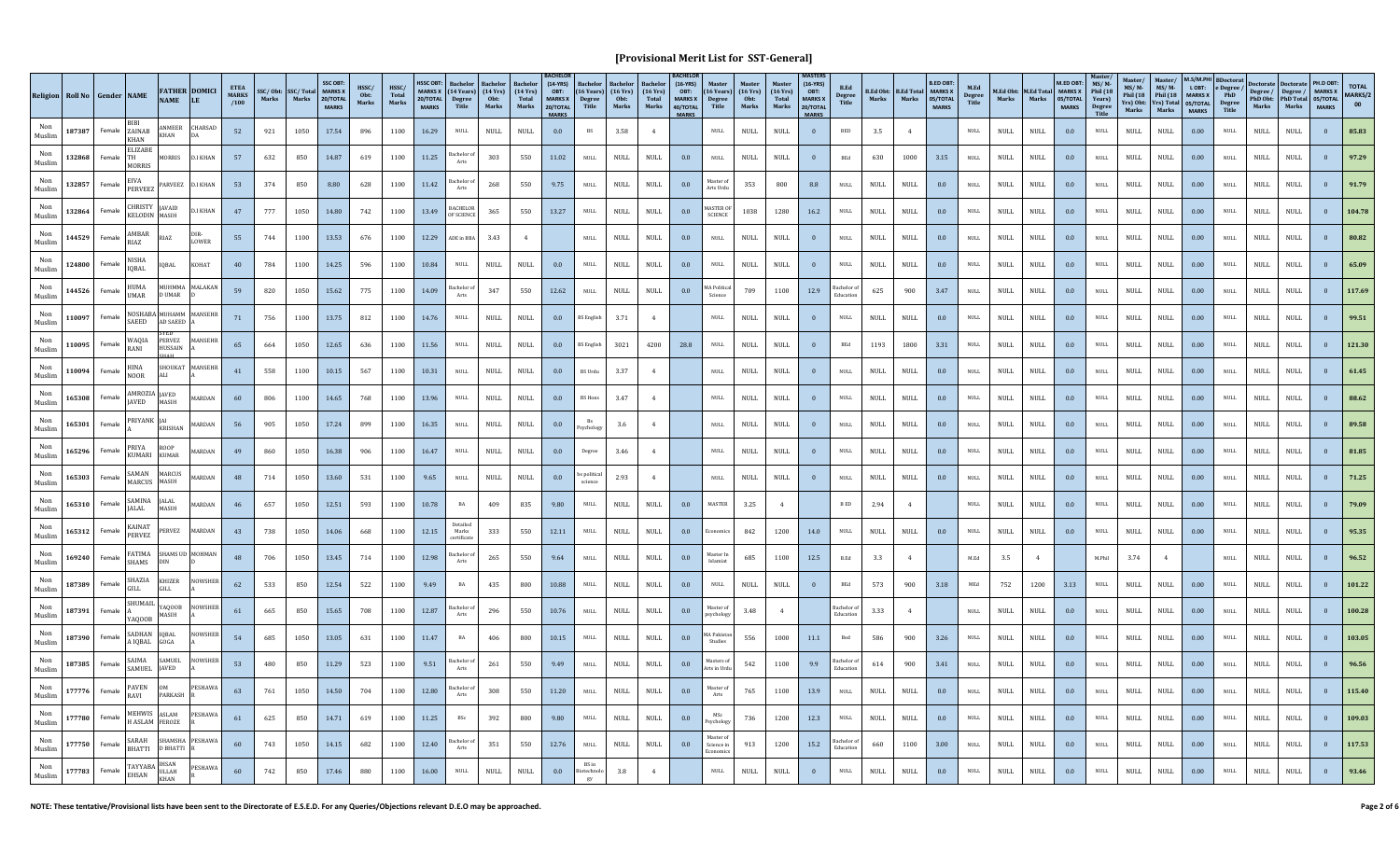|               | Religion Roll No Gender NAME |        |                                  | <b>NAME</b>                       | <b>FATHER DOMICI</b><br>LE | <b>ETEA</b><br><b>MARKS</b><br>/100 | Marks | SSC/Obt: SSC/Total<br>Marks | <b>SSC OBT</b><br><b>MARKS X</b><br>20/TOTAL<br><b>MARKS</b> | HSSC/<br>0 <sub>bt</sub><br>Marks | HSSC/<br>Total<br>Marks | <b>HSSC OBT</b><br>20/TOTAL<br><b>MARKS</b> | MARKS X $(14 \text{ Years})$ $(14 \text{Yrs})$<br><b>Degree</b><br>Title | <b>Bachelo</b><br>Obt:<br>Marks | $(14 \text{ Yrs})$<br>Total<br>Marks | $(14-YRS)$<br>OBT:<br><b>MARKS X</b><br>20/TOTAL<br><b>MARKS</b> | $(16$ Years)<br>Degree<br>Title | Bachelor<br>$(16 \text{ Yrs})$<br>Obt:<br>Marks | (16Yrs)<br>Total<br>Marks    | $(16-YRS)$<br>OBT:<br><b>MARKS X</b><br>40/TOTAL<br><b>MARKS</b> | $(16$ Years)<br>Degree<br>Title | $(16 \text{ Yrs})$<br>Obt:<br>Marks | (16 <b>Yrs</b> )<br>Total<br>Marks | $(16-YRS)$<br>OBT:<br><b>MARKS X</b><br>20/TOTAL<br><b>MARKS</b> | <b>B.Ed</b><br><b>Degree</b><br>Title | Marks                        | <b>B.Ed Obt: B.Ed Total MARKS X</b><br>Marks | <b>B.ED OBT</b><br>05/TOTAL<br><b>MARKS</b> | M.Ed<br><b>Degree</b><br>Title | Marks                        | M.Ed Obt: M.Ed Total MARKS X<br>Marks | M.FD OBT:<br>05/TOTAL<br><b>MARKS</b> | $MS/M$ -<br><b>Phil</b> (18<br>Years)<br>Degree<br>Title | Master.<br>$MS/M -$<br>Phil $(18)$<br>Marks | Master/<br>$MS/M -$<br>Phil $(18$<br>Yrs) Obt: Yrs) Total 05/TOTAL<br>Marks | M.S/M.PH<br>L OBT:<br><b>MARKS X</b><br><b>MARKS</b> | <b>BDoctorat</b><br>$\frac{1}{2}$ e Degree /<br><b>Degree</b><br>Title | Degree / Degree / MARKS X<br>PhD Obt: PhD Total 05/TOTAL<br>Marks | Marks                        | PH.D OBT:<br><b>MARKS</b> | <b>TOTAL</b><br>MARKS/2<br>00 |
|---------------|------------------------------|--------|----------------------------------|-----------------------------------|----------------------------|-------------------------------------|-------|-----------------------------|--------------------------------------------------------------|-----------------------------------|-------------------------|---------------------------------------------|--------------------------------------------------------------------------|---------------------------------|--------------------------------------|------------------------------------------------------------------|---------------------------------|-------------------------------------------------|------------------------------|------------------------------------------------------------------|---------------------------------|-------------------------------------|------------------------------------|------------------------------------------------------------------|---------------------------------------|------------------------------|----------------------------------------------|---------------------------------------------|--------------------------------|------------------------------|---------------------------------------|---------------------------------------|----------------------------------------------------------|---------------------------------------------|-----------------------------------------------------------------------------|------------------------------------------------------|------------------------------------------------------------------------|-------------------------------------------------------------------|------------------------------|---------------------------|-------------------------------|
| Muslim        | 177779                       |        | Female SABAHAT                   | MAHNGA<br><b>ASIH</b>             | <b>PESHAW</b>              | 59                                  | 801   | 1050                        | 15.26                                                        | 655                               | 1100                    | 11.91                                       | $\mathop{\rm NULL}$                                                      | $\ensuremath{\mathsf{NULL}}$    | $\mathop{\rm NULL}$                  | 0.0                                                              | <b>BSHON</b><br>PHYSICS         | 3866                                            | 4400                         | 35.1                                                             | $\ensuremath{\mathsf{NULL}}$    | NULL                                | $\ensuremath{\mathsf{NULL}}$       | $\overline{\mathbf{0}}$                                          | $_{\rm NULL}$                         | <b>NULL</b>                  | $\ensuremath{\mathsf{NULL}}$                 | 0.0                                         | $\mathop{\rm NULL}$            | $\ensuremath{\mathsf{NULL}}$ | NULL                                  | 0.0                                   | <b>NULL</b>                                              | <b>NULL</b>                                 | $\ensuremath{\mathsf{NULL}}$                                                | 0.00                                                 | <b>NULL</b>                                                            | $\mathop{\rm NULL}$                                               | <b>NULL</b>                  | $\Omega$                  | 121.31                        |
| Muslim        | 177772                       | Female | KHUSHB<br>PATRAS                 | PATRAS<br>MASIH                   | PESHAWA                    | 59                                  | 833   | 1050                        | 15.87                                                        | 732                               | 1100                    | 13.31                                       | NULL                                                                     | NULL                            | <b>NULL</b>                          | 0.0                                                              | achelors o<br>science           | 3.4                                             | $\overline{4}$               |                                                                  | $\mathop{\rm NULL}$             | <b>NULL</b>                         | <b>NULL</b>                        | $\bf{0}$                                                         | <b>NULL</b>                           | <b>NULL</b>                  | <b>NULL</b>                                  | 0.0                                         | <b>NULL</b>                    | <b>NULL</b>                  | <b>NULL</b>                           | 0.0                                   | <b>NULL</b>                                              | NULL                                        | <b>NULL</b>                                                                 | 0.00                                                 | NULL                                                                   | <b>NULL</b>                                                       | <b>NULL</b>                  |                           |                               |
| Non<br>Muslim | 177773                       | Female | <b>ELISHBA</b><br>MASIH          | <b>SHTIAO</b><br><b>ASIH</b>      | <b>PESHAWA</b>             | 56                                  | 815   | 1050                        | 15.52                                                        | 734                               | 1100                    | 13.35                                       | NULL                                                                     | $\ensuremath{\mathsf{NULL}}$    | $\ensuremath{\mathsf{NULL}}$         | 0.0                                                              | COMERCE                         | $3.5\,$                                         |                              |                                                                  | NULL                            | <b>NULL</b>                         | <b>NULL</b>                        |                                                                  | $\ensuremath{\mathsf{NULL}}$          | <b>NULL</b>                  | $\ensuremath{\mathsf{NULL}}$                 | 0.0                                         | $\mbox{NULL}$                  | NULL                         | $\ensuremath{\mathsf{NULL}}$          | 0.0                                   | M PHILINO<br>MANAGMEN<br><b>T SCIENCES</b>               | 3.52                                        | 4                                                                           |                                                      | $\ensuremath{\mathsf{NULL}}$                                           | <b>NULL</b>                                                       | <b>NULL</b>                  |                           |                               |
| Non<br>Muslim | 177746                       | Female | <b>SUMNA</b><br>ARSHAD           | ARSHAD<br>AVED<br><b>IDDIOU</b>   | PESHAWA                    | 55                                  | 952   | 1100                        | 17.31                                                        | 832                               | 1100                    | 15.13                                       | Bachelor Of<br>Arts                                                      | 909                             | 1400                                 | 12.99                                                            | English<br>Language<br>and      | 3.43                                            | $\overline{4}$               |                                                                  | $\mathop{\rm NULL}$             | <b>NULL</b>                         | <b>NULL</b>                        |                                                                  | $_{\rm NULL}$                         | <b>NULL</b>                  | $\ensuremath{\mathsf{NULL}}$                 | 0.0                                         | <b>NULL</b>                    | $\ensuremath{\mathsf{NULL}}$ | NULL                                  | 0.0                                   | <b>NULL</b>                                              | <b>NULL</b>                                 | $\ensuremath{\mathsf{NULL}}$                                                | 0.00                                                 | <b>NULL</b>                                                            | $\mathop{\rm NULL}$                                               | NULL                         |                           | 100.42                        |
| Muslim        | 177765                       | Female | <b>NIMRA</b><br><b>NASEEM</b>    | NASEEM<br>SALEEM                  | PESHAWA                    | 55                                  | 717   | 1050                        | 13.66                                                        | 687                               | 1100                    | 12.49                                       | <b>NULL</b>                                                              | <b>NULL</b>                     | NULL                                 | 0.0                                                              | Degree                          | 3.09                                            | $\overline{4}$               |                                                                  | $\mathsf{NULL}$                 | NULL                                | <b>NULL</b>                        | $\overline{0}$                                                   | <b>NULL</b>                           | <b>NULL</b>                  | $\ensuremath{\mathsf{NULL}}$                 | 0.0                                         | <b>NULL</b>                    | $\ensuremath{\mathsf{NULL}}$ | $\mathop{\rm NULL}$                   | 0.0                                   | <b>NULL</b>                                              | <b>NULL</b>                                 | $\ensuremath{\mathsf{NULL}}$                                                | 0.00                                                 | <b>NULL</b>                                                            | <b>NULL</b>                                                       | <b>NULL</b>                  | $\Omega$                  | 81.15                         |
| Muslim        | 177764                       | Female | GHAZALA                          | REHMAT<br>MASSIH                  | PESHAWA                    | 52                                  | 527   | 850                         | 12.40                                                        | 592                               | 1100                    | 10.76                                       | Bachelor of<br>science                                                   | 297                             | 550                                  | 10.80                                                            | $\mbox{NULL}$                   | $\ensuremath{\mathsf{NULL}}$                    | $\ensuremath{\mathsf{NULL}}$ | 0.0                                                              | Mastern<br>business<br>Iministi | 1647                                | 2400                               | 13.7                                                             | $\mbox{NULL}$                         | <b>NULL</b>                  | $\ensuremath{\mathsf{NULL}}$                 | 0.0                                         | $\ensuremath{\mathsf{NULL}}$   | $\ensuremath{\mathsf{NULL}}$ | $\mathop{\rm NULL}$                   | 0.0                                   | $\mathop{\rm NULL}$                                      | NULL                                        | $\ensuremath{\mathsf{NULL}}$                                                | 0.00                                                 | $\mbox{NULL}$                                                          | $\mathop{\rm NULL}$                                               | $\ensuremath{\mathsf{NULL}}$ | $\Omega$                  | 99.69                         |
| Muslim        | 177749                       | Female | <b>SUMBAL</b><br>RAZZAQ          | RAZZAQ                            | <b>PESHAW</b>              | 51                                  | 860   | 1050                        | 16.38                                                        | 749                               | 1100                    | 13.62                                       | <b>BACHELOR</b><br>OF SCIENCE                                            | 264                             | 550                                  | 9.60                                                             | $\rm NULL$                      | NULL                                            | <b>NULL</b>                  | 0.0                                                              | $\mathop{\rm NULL}$             | NULL                                | <b>NULL</b>                        | $\bf{0}$                                                         | <b>NULL</b>                           | <b>NULL</b>                  | <b>NULL</b>                                  | 0.0                                         | <b>NULL</b>                    | <b>NULL</b>                  | <b>NULL</b>                           | 0.0                                   | <b>NULL</b>                                              | NULL                                        | <b>NULL</b>                                                                 | 0.00                                                 | <b>NULL</b>                                                            | <b>NULL</b>                                                       | <b>NULL</b>                  |                           |                               |
| Non<br>Muslim | 177777                       | Female | <b>MISHAL</b><br>FARHAD          | <b>ARHAD</b><br>MASIH             | <b>PESHAWA</b>             | 50                                  | 850   | 1050                        | 16.19                                                        | 748                               | 1100                    | 13.60                                       | <b>NULL</b>                                                              | $\ensuremath{\mathsf{NULL}}$    | $\ensuremath{\mathsf{NULL}}$         | 0.0                                                              | <b>BS</b><br>onomic             | 3.36                                            |                              |                                                                  | $\mathop{\rm NULL}$             | <b>NULL</b>                         | <b>NULL</b>                        |                                                                  | $\mbox{NULL}$                         | <b>NULL</b>                  | $\ensuremath{\mathsf{NULL}}$                 | 0.0                                         | $\mbox{NULL}$                  | NULL                         | <b>NULL</b>                           | $0.0\,$                               | $\ensuremath{\mathsf{NULL}}$                             | <b>NULL</b>                                 | <b>NULL</b>                                                                 | 0.00                                                 | <b>NULL</b>                                                            | $\mathop{\rm NULL}$                                               | <b>NULL</b>                  |                           |                               |
| Non<br>Muslim | 177775                       | Female | NARMA<br>NAINAN<br>TARIQ         | TARIO<br>MASIH                    | PESHAWA                    | 49                                  | 794   | 1050                        | 15.12                                                        | 630                               | 1100                    | 11.45                                       | $\mathop{\rm NULL}$                                                      | $\ensuremath{\mathsf{NULL}}$    | $\ensuremath{\mathsf{NULL}}$         | 0.0                                                              | $_{\rm BS}$                     | 2.79                                            | $\overline{4}$               |                                                                  | $\mathop{\rm NULL}$             | $\ensuremath{\mathsf{NULL}}$        | <b>NULL</b>                        |                                                                  | $_{\rm NULL}$                         | <b>NULL</b>                  | $\ensuremath{\mathsf{NULL}}$                 | 0.0                                         | <b>NULL</b>                    | $\ensuremath{\mathsf{NULL}}$ | $\ensuremath{\mathsf{NULL}}$          | 0.0                                   | <b>NULL</b>                                              | NULL                                        | $\ensuremath{\mathsf{NULL}}$                                                | 0.00                                                 | <b>NULL</b>                                                            | $\mathop{\rm NULL}$                                               | $\ensuremath{\mathsf{NULL}}$ |                           | 75.58                         |
| Muslim        | 177743                       | Female | SANA<br>MAGHFC<br><b>OR SHAR</b> | SHAH                              | AGHFOO PESHAWA             | 48                                  | 649   | 1050                        | 12.36                                                        | 766                               | 1100                    | 13.93                                       | bachelor                                                                 | 265                             | 550                                  | 9.64                                                             | <b>NULL</b>                     | <b>NULL</b>                                     | <b>NULL</b>                  | 0.0                                                              | MA urdu                         | 726                                 | 1100                               | 13.2                                                             | <b>NULL</b>                           | <b>NULL</b>                  | $\ensuremath{\mathsf{NULL}}$                 | 0.0                                         | <b>NULL</b>                    | $\ensuremath{\mathsf{NULL}}$ | $\ensuremath{\mathsf{NULL}}$          | 0.0                                   | <b>NULL</b>                                              | <b>NULL</b>                                 | $\ensuremath{\mathsf{NULL}}$                                                | 0.00                                                 | <b>NULL</b>                                                            | <b>NULL</b>                                                       | <b>NULL</b>                  | $\Omega$                  | 97.13                         |
| Muslim        | 177755                       | Female | <b>REEMA</b><br><b>HARI LAI</b>  | <b>JARI LAL</b>                   | PESHAWA                    | 48                                  | 558   | 850                         | 13.13                                                        | 534                               | 1100                    | 9.71                                        | BA in                                                                    | 312                             | 550                                  | 11.35                                                            | $\mbox{NULL}$                   | $\ensuremath{\mathsf{NULL}}$                    | $\ensuremath{\mathsf{NULL}}$ | 0.0                                                              | MSc<br>conomio                  | 797                                 | 1200                               | 13.3                                                             | $\mbox{NULL}$                         | $\ensuremath{\mathsf{NULL}}$ | $\ensuremath{\mathsf{NULL}}$                 | 0.0                                         | $_{\rm NULL}$                  | $\ensuremath{\mathsf{NULL}}$ | $\mathop{\rm NULL}$                   | 0.0                                   | $\mathop{\rm NULL}$                                      | $\ensuremath{\mathsf{NULL}}$                | $\ensuremath{\mathsf{NULL}}$                                                | 0.00                                                 | $\mbox{NULL}$                                                          | $\mathop{\rm NULL}$                                               | NULL                         | $\Omega$                  | 95.47                         |
| Muslim        | 177758                       | Female | SADIA<br><b>JAVED</b>            | <b>IAVED</b><br>MASIH             | <b>PESHAW</b>              | 48                                  | 601   | 850                         | 14.14                                                        | 685                               | 1100                    | 12.45                                       | NULL                                                                     | $\ensuremath{\mathsf{NULL}}$    | $\ensuremath{\mathsf{NULL}}$         | 0.0                                                              | Bachelor                        | 2.7                                             | $\overline{4}$               |                                                                  | $\mathop{\rm NULL}$             | NULL                                | NULL                               | $\bf{0}$                                                         | Bachelo                               | 689                          | 1100                                         | 3.13                                        | Master o<br>ducation           | 457                          | 800                                   | 2.86                                  | NULL                                                     | NULL                                        | $\ensuremath{\mathsf{NULL}}$                                                | 0.00                                                 | <b>NULL</b>                                                            | NULL                                                              | <b>NULL</b>                  |                           |                               |
| Non<br>Muslim | 177774                       | Female | PRITIKA<br>SHAM                  | HAM LAL                           | <b>PESHAWA</b>             | 47                                  | 601   | 900                         | 13.36                                                        | 519                               | 1050                    | 9.89                                        | Bachelor o<br>Arts                                                       | 306                             | 550                                  | 11.13                                                            | $\mathop{\rm NULL}$             | <b>NULL</b>                                     | $\ensuremath{\mathsf{NULL}}$ | 0.0                                                              | Masters o<br>Arts               | 601                                 | 1100                               | 10.9                                                             | $\ensuremath{\mathsf{NULL}}$          | <b>NULL</b>                  | <b>NULL</b>                                  | 0.0                                         | $\mbox{NULL}$                  | <b>NULL</b>                  | $\mathop{\rm NULL}$                   | 0.0                                   | $\ensuremath{\mathsf{NULL}}$                             | <b>NULL</b>                                 | <b>NULL</b>                                                                 | 0.00                                                 | $\mathop{\rm NULL}$                                                    | <b>NULL</b>                                                       | <b>NULL</b>                  |                           |                               |
| Non<br>Muslim | 177744                       | Female | <b>SUMAIRA</b><br><b>KHAN</b>    | <b>SHAUKAT</b><br><b>ASIH</b>     | <b>PESHAW</b>              | 46                                  | 579   | 850                         | 13.62                                                        | 624                               | 1100                    | 11.35                                       | achelor o<br>Arts                                                        | 229                             | 550                                  | 8.33                                                             | <b>NULL</b>                     | $\ensuremath{\mathsf{NULL}}$                    | $\ensuremath{\mathsf{NULL}}$ | 0.0                                                              | Master of<br>Arts               | 513                                 | 1100                               | 9.3                                                              | Educatio                              | 641                          | 1100                                         | 2.91                                        | <b>NULL</b>                    | $\ensuremath{\mathsf{NULL}}$ | $\ensuremath{\mathsf{NULL}}$          | 0.0                                   | <b>NULL</b>                                              | <b>NULL</b>                                 | $\ensuremath{\mathsf{NULL}}$                                                | 0.00                                                 | <b>NULL</b>                                                            | $\mathop{\rm NULL}$                                               | $\ensuremath{\mathsf{NULL}}$ |                           | 91.54                         |
| Muslim        | 177785                       | Female | MONA<br>SARAH<br><b>RIAZ</b>     | FRANCIS                           | <b>PESHAWA</b>             | 46                                  | 774   | 1050                        | 14.74                                                        | 506                               | 1100                    | 9.20                                        | achelor of<br>Arts                                                       | 300                             | 550                                  | 10.91                                                            | $\mbox{NULL}$                   | <b>NULL</b>                                     | $\ensuremath{\mathsf{NULL}}$ | 0.0                                                              | <b>NULL</b>                     | NULL                                | <b>NULL</b>                        | $\overline{0}$                                                   |                                       | 602                          | 1100                                         | 2.74                                        | <b>NULL</b>                    | <b>NULL</b>                  | NULL                                  | 0.0                                   | <b>NULL</b>                                              | <b>NULL</b>                                 | $\ensuremath{\mathsf{NULL}}$                                                | 0.00                                                 | <b>NULL</b>                                                            | $\ensuremath{\mathsf{NULL}}$                                      | <b>NULL</b>                  | $\Omega$                  | 83.59                         |
| Muslim        | 177768                       | Female | SUNILA<br><b>RAZZAQ</b>          | RAZZAQ<br>MASIH                   | PESHAWA                    | 46                                  | 558   | 850                         | 13.13                                                        | 596                               | 1100                    | 10.84                                       | Arts                                                                     | 264                             | 550                                  | 9.60                                                             | $\mathop{\rm NULL}$             | $\ensuremath{\mathsf{NULL}}$                    | $\ensuremath{\mathsf{NULL}}$ | 0.0                                                              | $\ensuremath{\mathsf{NULL}}$    | $\mathop{\rm NULL}$                 | $\ensuremath{\mathsf{NULL}}$       | $\bf{0}$                                                         | Education                             | 3.04                         | 4                                            |                                             | $\mathop{\rm NULL}$            | $\ensuremath{\mathsf{NULL}}$ | $\mathop{\rm NULL}$                   | 0.0                                   | $\mathop{\rm NULL}$                                      | NULL                                        | $\ensuremath{\mathsf{NULL}}$                                                | 0.00                                                 | $\mbox{NULL}$                                                          | $\mathop{\rm NULL}$                                               | NULL                         | $\Omega$                  | 79.57                         |
| Non<br>Muslim | 177770                       | Female | SARA<br>NAHEED                   | IΔN                               | <b>BDULLAH PESHAWA</b>     | 45                                  | 470   | 850                         | 11.06                                                        | 771                               | 1100                    | 14.02                                       | BA                                                                       | 330                             | 550                                  | 12.00                                                            | $\mathop{\rm NULL}$             | NULL                                            | <b>NULL</b>                  | 0.0                                                              | science ir                      | 893                                 | 1200                               | 14.9                                                             | <b>NULL</b>                           | <b>NULL</b>                  | $\ensuremath{\mathsf{NULL}}$                 | 0.0                                         | $\mbox{NULL}$                  | $\ensuremath{\mathsf{NULL}}$ | $\ensuremath{\mathsf{NULL}}$          | 0.0                                   | <b>NULL</b>                                              | <b>NULL</b>                                 | <b>NULL</b>                                                                 | 0.00                                                 | $\mathop{\rm NULL}$                                                    | <b>NULL</b>                                                       | <b>NULL</b>                  |                           |                               |
| Non<br>Muslim | 177754                       | Female | <b>SAID BIBI</b>                 | MADAD<br>KHAN                     | <b>PESHAW</b>              | 44                                  | 468   | 850                         | 11.01                                                        | 516                               | 1100                    | 9.38                                        | BA                                                                       | 272                             | 550                                  | 9.89                                                             | <b>NULL</b>                     | <b>NULL</b>                                     | <b>NULL</b>                  | 0.0                                                              | MA                              | 643                                 | 1100                               | 11.7                                                             | <b>BED</b>                            | 492                          | 900                                          | 2.73                                        | $_{\rm MED}$                   | 715                          | 1200                                  | 2.98                                  | $\ensuremath{\mathsf{NULL}}$                             | <b>NULL</b>                                 | <b>NULL</b>                                                                 | 0.00                                                 | <b>NULL</b>                                                            | <b>NULL</b>                                                       | <b>NULL</b>                  |                           |                               |
| Muslim        | 177759                       | Female | <b>NFHA</b><br>RAMESH            | <b>AMESH</b>                      | <b>PESHAW</b>              | 43                                  | 834   | 1050                        | 15.89                                                        | 502                               | 1100                    | 9.13                                        | Arts                                                                     | 332                             | 550                                  | 12.07                                                            | <b>NULL</b>                     | $\ensuremath{\mathsf{NULL}}$                    | $\ensuremath{\mathsf{NULL}}$ | 0.0                                                              | relation                        | 1100                                | 794                                | 27.7                                                             | <b>NULL</b>                           | <b>NULL</b>                  | $\ensuremath{\mathsf{NULL}}$                 | 0.0                                         | <b>NULL</b>                    | $\ensuremath{\mathsf{NULL}}$ | $\ensuremath{\mathsf{NULL}}$          | 0.0                                   | <b>NULL</b>                                              | <b>NULL</b>                                 | $\ensuremath{\mathsf{NULL}}$                                                | 0.00                                                 | <b>NULL</b>                                                            | $\mathop{\rm NULL}$                                               | <b>NULL</b>                  |                           | 107.79                        |
| Muslim        | 177782                       | Female | NEELUM<br>YOUSAF                 | <b>OUSAF</b><br>NAYAT             | <b>PESHAW</b>              | 43                                  | 391   | 850                         | 9.20                                                         | 653                               | 1100                    | 11.87                                       | BA                                                                       | 723                             | 1200                                 | 12.05                                                            | $\mbox{NULL}$                   | $\ensuremath{\mathsf{NULL}}$                    | <b>NULL</b>                  | 0.0                                                              | NULL                            | <b>NULL</b>                         | $\ensuremath{\mathsf{NULL}}$       | $\overline{0}$                                                   |                                       | 556                          | 900                                          | 3.09                                        | <b>NULL</b>                    | <b>NULL</b>                  | <b>NULL</b>                           | 0.0                                   | <b>NULL</b>                                              | <b>NULL</b>                                 | $\ensuremath{\mathsf{NULL}}$                                                | 0.00                                                 | <b>NULL</b>                                                            | <b>NULL</b>                                                       | <b>NULL</b>                  | $\Omega$                  | 79.21                         |
| Muslim        | 177767                       | Female | MEHWIS                           | ASLAM<br>H BHATTI BHATTI          | <b>PESHAW</b>              | 42                                  | 457   | 900                         | $10.16\,$                                                    | 685                               | 1100                    | 12.45                                       | $_{\rm BA}$                                                              | 284                             | 550                                  | 10.33                                                            | $\mbox{NULL}$                   | $\ensuremath{\mathsf{NULL}}$                    | $\ensuremath{\mathsf{NULL}}$ | 0.0                                                              | $\rm MA\,IR$                    | 638                                 | 1100                               | 11.6                                                             | $\mbox{NULL}$                         | $\ensuremath{\mathsf{NULL}}$ | $\ensuremath{\mathsf{NULL}}$                 | 0.0                                         | $_{\rm NULL}$                  | $\ensuremath{\mathsf{NULL}}$ | $\mathop{\rm NULL}$                   | 0.0                                   | $\mathop{\rm NULL}$                                      | NULL                                        | $\ensuremath{\mathsf{NULL}}$                                                | 0.00                                                 | $\mbox{NULL}$                                                          | $\mathop{\rm NULL}$                                               | NULL                         |                           | 86.54                         |
| Muslim        | 177756                       | Female | NEELAM<br>BONA                   | <b>BONA</b><br>DEEWAN             | <b>PESHAWA</b>             | 41                                  | 654   | 1050                        | 12.46                                                        | 660                               | 1100                    | 12.00                                       | Science                                                                  | 311                             | 550                                  | 11.31                                                            | $\mathop{\rm NULL}$             | NULL                                            | <b>NULL</b>                  | 0.0                                                              | <b>NULL</b>                     | <b>NULL</b>                         | <b>NULL</b>                        | $\bf{0}$                                                         | Bachelor<br>education                 | 618                          | 1100                                         | 2.81                                        | laster o<br>ducation           | 572                          | 800                                   | 3.58                                  | $\ensuremath{\mathsf{NULL}}$                             | <b>NULL</b>                                 | <b>NULL</b>                                                                 | 0.00                                                 | $\mathop{\rm NULL}$                                                    | <b>NULL</b>                                                       | <b>NULL</b>                  |                           | 83.15                         |
| Non<br>Muslim | 177760                       | Female | AIMAN<br>SAEED                   | <b>IUHAMM</b><br>AD SAEED<br>SHAH | PESHAWA                    | 41                                  | 864   | 1100                        | 15.71                                                        | 747                               | 1100                    | 13.58                                       | arts                                                                     | 330                             | 550                                  | 12.00                                                            | <b>NULL</b>                     | <b>NULL</b>                                     | $\ensuremath{\mathsf{NULL}}$ | 0.0                                                              | osvcholog                       | 3.4                                 | 4                                  |                                                                  | $\mathop{\rm NULL}$                   | <b>NULL</b>                  | $\mathop{\rm NULL}$                          | 0.0                                         | <b>NULL</b>                    | NULL                         | <b>NULL</b>                           | 0.0                                   | $\ensuremath{\mathsf{NULL}}$                             | <b>NULL</b>                                 | <b>NULL</b>                                                                 | 0.00                                                 | <b>NULL</b>                                                            | <b>NULL</b>                                                       | <b>NULL</b>                  | $\Omega$                  | 82.29                         |
| Muslim        | 177771                       | Female | <b>UJALA</b>                     | SALEEM                            | <b>PESHAW</b>              | 41                                  | 753   | 1050                        | 14.34                                                        | 534                               | 1100                    | 9.71                                        | Bachelor in<br>English<br>Elective                                       | 305                             | 550                                  | 11.09                                                            | <b>NULL</b>                     | $\ensuremath{\mathsf{NULL}}$                    | <b>NULL</b>                  | 0.0                                                              | <b>NULL</b>                     | <b>NULL</b>                         | <b>NULL</b>                        |                                                                  | <b>BED</b>                            | 1592                         | 2200                                         | $3.62\,$                                    | <b>NULL</b>                    | <b>NULL</b>                  | $\ensuremath{\mathsf{NULL}}$          | 0.0                                   | <b>NULL</b>                                              | <b>NULL</b>                                 | $\ensuremath{\mathsf{NULL}}$                                                | 0.00                                                 | <b>NULL</b>                                                            | $\ensuremath{\mathsf{NULL}}$                                      | <b>NULL</b>                  | $\Omega$                  | 79.76                         |
| Muslim        | 177745                       | Female | RAMNA<br><b>SHAKEEI</b>          | <b>AVED</b>                       | PESHAWA                    | 41                                  |       | 900                         | 13.29                                                        | NULI.                             | NULI                    |                                             |                                                                          | 1800                            | 2950                                 | 12.20                                                            | <b>NULL</b>                     | NIJI.I                                          | <b>NULL</b>                  | 0.0                                                              |                                 | NULI                                | <b>NULL</b>                        |                                                                  |                                       | NULL.                        | <b>NULL</b>                                  | 0.0                                         |                                | NIJL.                        | NULL.                                 | 0.0                                   | <b>NULL</b>                                              | NIJLI.                                      | <b>NULL</b>                                                                 | 0.00                                                 | <b>NULL</b>                                                            | NULL.                                                             | <b>NULL</b>                  |                           |                               |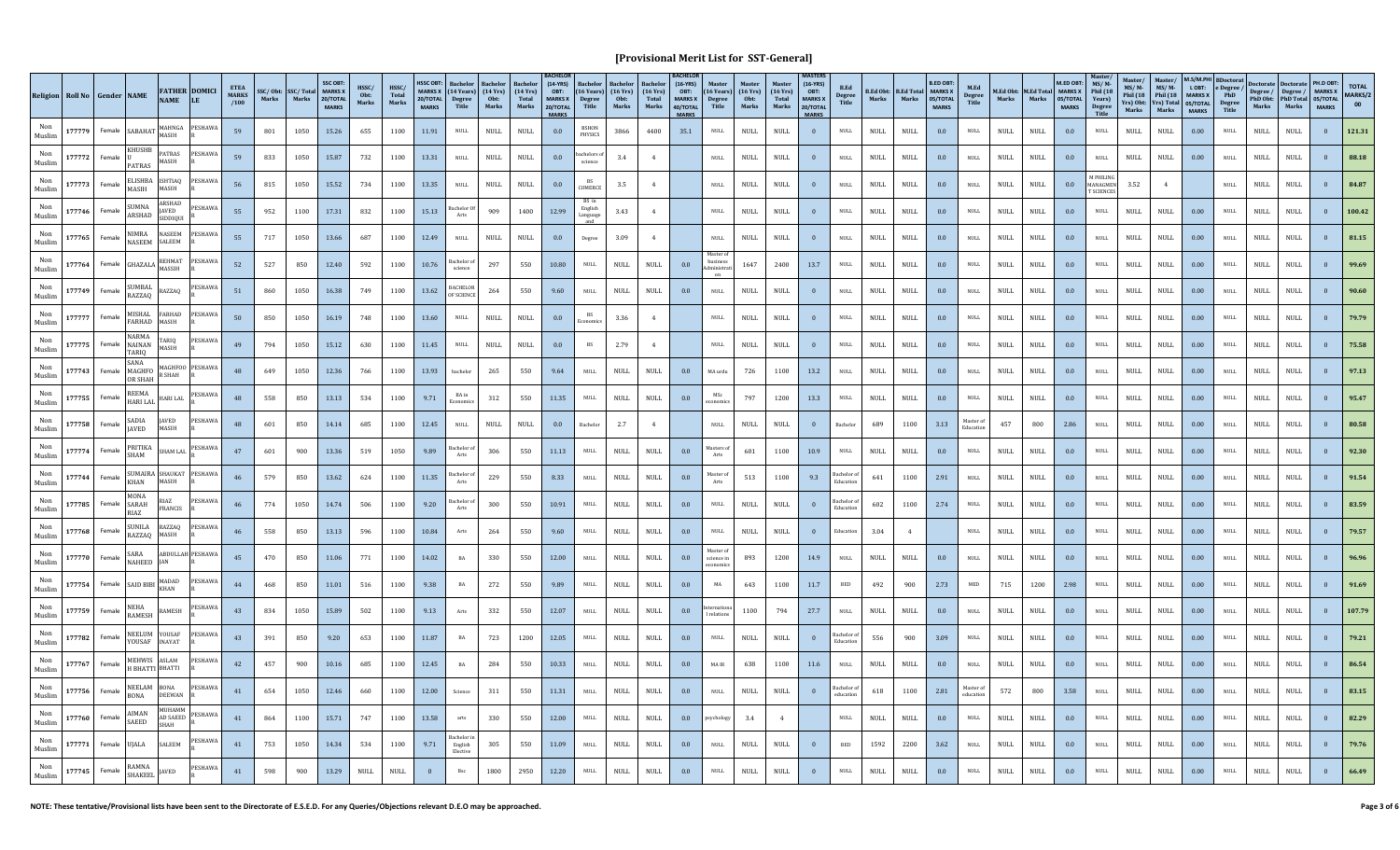|               | Religion   Roll No   Gender   NAME |        |                                | <b>NAME</b>                     | <b>FATHER DOMICI</b><br>LE. | <b>ETEA</b><br><b>MARKS</b><br>/100 | Marks | SSC/Obt: SSC/Total<br>Marks | <b>SSC OBT</b><br><b>MARKS</b> X<br>20/TOTAL<br><b>MARKS</b> | HSSC/<br>Obt:<br>Marks       | HSSC/<br>Total<br>Marks      | <b>HSSC OBT</b><br>20/TOTAL<br><b>MARKS</b> | MARKS X $(14 \text{ Years})$ $(14 \text{Yrs})$<br>Degree<br>Title | Obt:<br>Marks                | $(14 \text{ Yrs})$<br>Total<br>Marks | <b>ACHELO</b><br>$(14-YRS)$<br>OBT:<br><b>MARKS X</b><br>20/TOTAL<br><b>MARKS</b> | $(16 \text{ Years})$ $(16 \text{Yrs})$<br>Degree<br>Title | Obt:<br>Marks                | (16Yrs)<br>Total<br>Marks    | $(16-YRS)$<br>OBT:<br><b>MARKS X</b><br>40/TOTAL<br><b>MARKS</b> | $(16$ Years)<br>Degree<br>Title                         | $(16 \text{ Yrs})$<br>Obt:<br>Marks | (16Yrs)<br>Total<br>Marks    | <b>MASTERS</b><br>$(16-YRS)$<br>OBT:<br><b>MARKS X</b><br>20/TOTAL<br><b>MARKS</b> | <b>B.Ed.</b><br><b>Degree</b><br>Title | <b>B.Ed Obt:</b><br>Marks    | <b>B.Ed Total MARKS X</b><br>Marks | <b>B.ED OBT</b><br>05/TOTAL<br><b>MARKS</b> | M.Ed<br>Degree<br>Title      | <b>Marks</b>                 | M.Ed Obt: M.Ed Total MARKS X<br>Marks | M.ED OBT:<br>05/TOTAL<br><b>MARKS</b> | MS/M<br>Phil (18<br>Years)<br>Degree<br>Title | Master/<br>$MS/M -$<br>Phil (18<br>Yrs) Obt:<br>Marks | Master/<br>$MS/M$ -<br>Phil (18<br>Yrs) Total<br>Marks | M.S/M.PHI<br><b>MARKS X</b><br>05/TOTAL<br><b>MARKS</b> | <b>BDoctorat</b><br>LOBT: e Degree /<br>PhD<br><b>Degree</b><br>Title | Marks                        | Degree / Degree / MARKS X<br>PhD Obt: PhD Total 05/TOTAL<br>Marks | PH.D OBT:<br><b>MARKS</b> | <b>TOTAL</b><br>MARKS/2<br>00 |
|---------------|------------------------------------|--------|--------------------------------|---------------------------------|-----------------------------|-------------------------------------|-------|-----------------------------|--------------------------------------------------------------|------------------------------|------------------------------|---------------------------------------------|-------------------------------------------------------------------|------------------------------|--------------------------------------|-----------------------------------------------------------------------------------|-----------------------------------------------------------|------------------------------|------------------------------|------------------------------------------------------------------|---------------------------------------------------------|-------------------------------------|------------------------------|------------------------------------------------------------------------------------|----------------------------------------|------------------------------|------------------------------------|---------------------------------------------|------------------------------|------------------------------|---------------------------------------|---------------------------------------|-----------------------------------------------|-------------------------------------------------------|--------------------------------------------------------|---------------------------------------------------------|-----------------------------------------------------------------------|------------------------------|-------------------------------------------------------------------|---------------------------|-------------------------------|
| Muslim        | 177763                             | Female | <b>ANUSHA</b>                  | <b>HOTA</b><br>AL.              | <b>PESHAW</b>               | 40                                  | 862   | 1100                        | 15.67                                                        | 504                          | 1100                         | 9.16                                        | Bachelor o<br>Arts                                                | 300                          | 550                                  | 10.91                                                                             | <b>NULL</b>                                               | NULL                         | $\ensuremath{\mathsf{NULL}}$ | 0.0                                                              | $\mathop{\rm NULL}$                                     | $\mathop{\rm NULL}$                 | NULL                         | $\mathbf{0}$                                                                       | $\mathop{\rm NULL}$                    | $\ensuremath{\mathsf{NULL}}$ | <b>NULL</b>                        | 0.0                                         | NULL                         | <b>NULL</b>                  | $\ensuremath{\mathsf{NULL}}$          | 0.0                                   | NULL                                          | <b>NULL</b>                                           | <b>NULL</b>                                            | 0.00                                                    | <b>NULL</b>                                                           | $\ensuremath{\mathsf{NULL}}$ | $\ensuremath{\mathsf{NULL}}$                                      | $\bf{0}$                  | 75.75                         |
| Non<br>Muslim | 177784                             | Female | <b>GEORGE</b>                  | SHUMAIL GEORGE<br>SIDDIOUE      | <b>PESHAWA</b>              | 40                                  | 610   | 1050                        | 11.62                                                        | 525                          | 1100                         | 9.55                                        | <b>BACHELOR</b><br>OF<br>COMMERCE                                 | 760                          | 1500                                 | 10.13                                                                             | <b>NULL</b>                                               | <b>NULL</b>                  | <b>NULL</b>                  | 0.0                                                              | MASTER O<br>COMMERCE                                    | 3.07                                | 4                            |                                                                                    | $\mathop{\rm NULL}$                    | <b>NULL</b>                  | $\ensuremath{\mathsf{NULL}}$       | 0.0                                         | <b>NULL</b>                  | <b>NULL</b>                  | $\rm NULL$                            | 0.0                                   | <b>NULL</b>                                   | <b>NULL</b>                                           | <b>NULL</b>                                            | 0.00                                                    | $\mbox{NULL}$                                                         | $\rm NULL$                   | <b>NULL</b>                                                       |                           | 71.30                         |
| Non<br>Muslim | 154551                             | Female | HEMANS<br>HE SETHI             | AKHMI<br><b>DASS</b>            | SWAT                        | 70                                  | 791   | 1050                        | 15.07                                                        | 916                          | 1100                         | 16.65                                       | Bachelors                                                         | 269                          | 550                                  | 9.78                                                                              | <b>NULL</b>                                               | $\ensuremath{\mathsf{NULL}}$ | $\ensuremath{\mathsf{NULL}}$ | 0.0                                                              | MA English                                              | 3.55                                | 4                            |                                                                                    | NULL                                   | $\ensuremath{\mathsf{NULL}}$ | NULL                               | 0.0                                         | <b>NULL</b>                  | <b>NULL</b>                  | <b>NULL</b>                           | 0.0                                   | $\ensuremath{\mathsf{NULL}}$                  | $\ensuremath{\mathsf{NULL}}$                          | <b>NULL</b>                                            | 0.00                                                    | $\ensuremath{\mathsf{NULL}}$                                          | $\mathop{\rm NULL}$          | $\ensuremath{\mathsf{NULL}}$                                      | $\mathbf{0}$              | 111.50                        |
| Muslim        | 154548                             | Female | DEVIA<br>KUMARI                | MADAN                           | SWAT                        | 50                                  | 773   | 1050                        | 14.72                                                        | 834                          | 1100                         | 15.16                                       | bsc                                                               | 366                          | 550                                  | 13.31                                                                             | <b>NULL</b>                                               | NULL                         | $\ensuremath{\mathsf{NULL}}$ | 0.0                                                              | <b>NULL</b>                                             | <b>NULL</b>                         | $\ensuremath{\mathsf{NULL}}$ |                                                                                    | $\mathop{\rm NULL}$                    | <b>NULL</b>                  | <b>NULL</b>                        | 0.0                                         | NULL                         | NULL                         | NULL                                  | 0.0                                   | <b>NULL</b>                                   | <b>NULL</b>                                           | <b>NULL</b>                                            | 0.00                                                    | <b>NULL</b>                                                           | $\mathop{\rm NULL}$          | <b>NULL</b>                                                       | $\mathbf{0}$              | 93.20                         |
| Muslim        | 154550                             | Female | <b>DIYA</b><br><b>SETHI</b>    | <b>IARMIND</b><br>R SINGH       | <b>SWAT</b>                 | 47                                  | 791   | 1050                        | 15.07                                                        | 765                          | 1100                         | 13.91                                       | achelor of<br>Arts                                                | 296                          | 550                                  | 10.76                                                                             | $\mathop{\rm NULL}$                                       | $\ensuremath{\mathsf{NULL}}$ | NULL                         | 0.0                                                              | Aaster in<br>svcholog                                   | 2.82                                | $\overline{4}$               |                                                                                    | <b>NULL</b>                            | <b>NULL</b>                  | $\ensuremath{\mathsf{NULL}}$       | 0.0                                         | <b>NULL</b>                  | NULL                         | NULL                                  | $0.0\,$                               | <b>NULL</b>                                   | <b>NULL</b>                                           | <b>NULL</b>                                            | 0.00                                                    | <b>NULL</b>                                                           | $\ensuremath{\mathsf{NULL}}$ | $\ensuremath{\mathsf{NULL}}$                                      | $\mathbf{0}$              | 86.74                         |
| Muslim        | 128910                             | Male   | FEHMAS                         | KHALID<br>H KHALID FRANCIS      | BANNU                       | 57                                  | 679   | 900                         | 15.09                                                        | 678                          | 1100                         | 12.33                                       | $\ensuremath{\mathsf{NULL}}$                                      | $\ensuremath{\mathsf{NULL}}$ | $\ensuremath{\mathsf{NULL}}$         | 0.0                                                                               | Bs BA                                                     | 2.76                         | $\overline{4}$               |                                                                  | <b>NULL</b>                                             | <b>NULL</b>                         | $\ensuremath{\mathsf{NULL}}$ |                                                                                    | $\mathop{\rm NULL}$                    | <b>NULL</b>                  | <b>NULL</b>                        | 0.0                                         | $\ensuremath{\mathsf{NULL}}$ | <b>NULL</b>                  | $\rm NULL$                            | 0.0                                   | $\ensuremath{\mathsf{NULL}}$                  | <b>NULL</b>                                           | <b>NULL</b>                                            | 0.00                                                    | $\mathop{\rm NULL}$                                                   | $\ensuremath{\mathsf{NULL}}$ | <b>NULL</b>                                                       | $\overline{0}$            | 84.42                         |
| Non<br>Muslim | 128907                             | Male   | AKHIZ<br><b>JAMIL</b>          |                                 | AMIL RIAZ BANNU             | 56                                  | 721   | 1050                        | 13.73                                                        | <b>NULL</b>                  | <b>NULL</b>                  |                                             | <b>BACHELOR</b><br>OF ARTS                                        | 300                          | 550                                  | 10.91                                                                             | <b>NULL</b>                                               | NULL                         | <b>NULL</b>                  | 0.0                                                              | MASTER <sub>0</sub><br>ARTS IN<br><b>ENGLISH</b>        | 767                                 | 1700                         | 9.0                                                                                | $\ensuremath{\mathsf{NULL}}$           | <b>NULL</b>                  | $\ensuremath{\mathsf{NULL}}$       | 0.0                                         | <b>NULL</b>                  | <b>NULL</b>                  | $\rm NULL$                            | 0.0                                   | $\ensuremath{\mathsf{NULL}}$                  | <b>NULL</b>                                           | <b>NULL</b>                                            | 0.00                                                    | $\ensuremath{\mathsf{NULL}}$                                          | $\rm NULL$                   | <b>NULL</b>                                                       |                           | 89.67                         |
| Non<br>Muslim | 128905                             | Male   | <b>DANIEL</b><br>SULEMA        | <b>SULEMAN</b><br><b>SARDAR</b> | <b>BANNU</b>                | 40                                  | 725   | 1100                        | 13.18                                                        | 787                          | 1100                         | 14.31                                       | $_{\rm BA}$                                                       | 296                          | 550                                  | 10.76                                                                             | NULL                                                      | $\ensuremath{\mathsf{NULL}}$ | $\ensuremath{\mathsf{NULL}}$ | 0.0                                                              | <b>IASTERS I</b><br><b>INTERNAT</b><br>ONAL<br>RELATION | 632                                 | 1100                         | 11.5                                                                               | <b>NULL</b>                            | $\ensuremath{\mathsf{NULL}}$ | NULL                               | 0.0                                         | NULL                         | $\ensuremath{\mathsf{NULL}}$ | <b>NULL</b>                           | $0.0\,$                               | $\mathop{\rm NULL}$                           | $\ensuremath{\mathsf{NULL}}$                          | <b>NULL</b>                                            | 0.00                                                    | <b>NULL</b>                                                           | $\mathop{\rm NULL}$          | $\ensuremath{\mathsf{NULL}}$                                      | $\mathbf{0}$              | 89.75                         |
| Non<br>Muslim | 158468                             | Male   | TARAN<br>PREET<br><b>SINGH</b> | MOHAN                           | <b>BUNER</b>                | 62                                  | 903   | 1100                        | 16.42                                                        | 808                          | 1100                         | 14.69                                       | Bachelor o<br>ARTS                                                | 336                          | 550                                  | 12.22                                                                             | <b>NULL</b>                                               | <b>NULL</b>                  | $\ensuremath{\mathsf{NULL}}$ | 0.0                                                              | $\mathop{\rm NULL}$                                     | <b>NULL</b>                         | $\ensuremath{\mathsf{NULL}}$ |                                                                                    | <b>NULL</b>                            | <b>NULL</b>                  | NULL                               | 0.0                                         | NULL                         | NULL                         | NULL                                  | 0.0                                   | <b>NULL</b>                                   | <b>NULL</b>                                           | NULL                                                   | 0.00                                                    | <b>NULL</b>                                                           | $\ensuremath{\mathsf{NULL}}$ | $\ensuremath{\mathsf{NULL}}$                                      | $\mathbf{0}$              | 105.33                        |
| Non<br>Muslim | 158461                             | Male   | GURMEE<br><b>T SINGH</b>       | ASHOK<br><b>IIMAR</b>           | <b>BUNER</b>                | 60                                  | 900   | 1050                        | 17.14                                                        | 889                          | 1100                         | 16.16                                       | <b>NULL</b>                                                       | <b>NULL</b>                  | $\ensuremath{\mathsf{NULL}}$         | 0.0                                                                               | achelor in<br>Zoology                                     | 3.86                         | $\mathbf{4}$                 |                                                                  | $\mathop{\rm NULL}$                                     | <b>NULL</b>                         | $\ensuremath{\mathsf{NULL}}$ |                                                                                    | NULL                                   | $\ensuremath{\mathsf{NULL}}$ | $\ensuremath{\mathsf{NULL}}$       | 0.0                                         | <b>NULL</b>                  | <b>NULL</b>                  | $\ensuremath{\mathsf{NULL}}$          | 0.0                                   | <b>NULL</b>                                   | $\ensuremath{\mathsf{NULL}}$                          | <b>NULL</b>                                            | 0.00                                                    | <b>NULL</b>                                                           | $\ensuremath{\mathsf{NULL}}$ | $\ensuremath{\mathsf{NULL}}$                                      | $\mathbf{0}$              | 93.31                         |
| Muslim        | 158464                             | Male   | <b>KIJMAR</b>                  | KIRPA<br>RAM                    | <b>BUNER</b>                | 54                                  | 805   | 1050                        | 15.33                                                        | 831                          | 1100                         | 15.11                                       | $\mathop{\rm NULL}$                                               | $\ensuremath{\mathsf{NULL}}$ | $\ensuremath{\mathsf{NULL}}$         | $0.0\,$                                                                           | <b>Business</b><br>ministra                               | 3.72                         | 4                            |                                                                  | $\mathop{\rm NULL}$                                     | NULL                                | $\ensuremath{\mathsf{NULL}}$ | $\overline{0}$                                                                     | $\mathop{\rm NULL}$                    | <b>NULL</b>                  | <b>NULL</b>                        | 0.0                                         | <b>NULL</b>                  | $\ensuremath{\mathsf{NULL}}$ | $\rm NULL$                            | 0.0                                   | $\ensuremath{\mathsf{NULL}}$                  | <b>NULL</b>                                           | $\ensuremath{\mathsf{NULL}}$                           | 0.00                                                    | $\mathop{\rm NULL}$                                                   | $\ensuremath{\mathsf{NULL}}$ | <b>NULL</b>                                                       | $\overline{0}$            | 84.44                         |
| Muslim        | 158469                             | Male   | <b>NITIN</b>                   | NANAK<br><b>CHAND</b>           | <b>BUNER</b>                | 53                                  | 741   | 1050                        | 14.11                                                        | 772                          | 1100                         | 14.04                                       | $\ensuremath{\mathsf{NULL}}$                                      | <b>NULL</b>                  | NULL                                 | 0.0                                                                               | Electrica<br>Electronics                                  | 2620                         | 4000                         | 26.2                                                             | $\ensuremath{\mathsf{NULL}}$                            | <b>NULL</b>                         | $\ensuremath{\mathsf{NULL}}$ |                                                                                    | $\ensuremath{\mathsf{NULL}}$           | <b>NULL</b>                  | $\ensuremath{\mathsf{NULL}}$       | 0.0                                         | <b>NULL</b>                  | <b>NULL</b>                  | $\rm NULL$                            | 0.0                                   | $\ensuremath{\mathsf{NULL}}$                  | <b>NULL</b>                                           | <b>NULL</b>                                            | 0.00                                                    | $\ensuremath{\mathsf{NULL}}$                                          | $\rm NULL$                   | <b>NULL</b>                                                       | $\bf{0}$                  | 107.35                        |
| Non<br>Muslim | 158463                             | Male   | TALIK                          |                                 | <b>SANT RAM BUNER</b>       | 51                                  | 674   | 900                         | 14.98                                                        | 749                          | 1100                         | 13.62                                       | arts                                                              | 309                          | 550                                  | 11.24                                                                             | <b>NULL</b>                                               | NULL                         | <b>NULL</b>                  | 0.0                                                              | NULL                                                    | <b>NULL</b>                         | NULL                         |                                                                                    | <b>NULL</b>                            | <b>NULL</b>                  | NULL                               | 0.0                                         | NULL                         | <b>NULL</b>                  | NULL                                  | 0.0                                   | <b>NULL</b>                                   | <b>NULL</b>                                           | <b>NULL</b>                                            | 0.00                                                    | <b>NULL</b>                                                           | NULL                         | <b>NULL</b>                                                       | $\mathbf{0}$              | 90.83                         |
| Non<br>Muslim | 158465                             | Male   | BALJEET<br>KIJMAR              | <b>NANAK</b><br>CHAND           | <b>BUNER</b>                | 50                                  | 693   | 900                         | 15.40                                                        | 789                          | 1100                         | 14.35                                       | ADE                                                               | 1624                         | 2400                                 | 13.53                                                                             | <b>NULL</b>                                               | $\ensuremath{\mathsf{NULL}}$ | $\ensuremath{\mathsf{NULL}}$ | 0.0                                                              | Pathology                                               | 2319                                | 3300                         | 14.1                                                                               | $_{\rm BED}$                           | 1283                         | 1800                               | 3.56                                        | NULL                         | NULL                         | NULL                                  | 0.0                                   | <b>NULL</b>                                   | $\ensuremath{\mathsf{NULL}}$                          | NULL                                                   | 0.00                                                    | NULL                                                                  | $\ensuremath{\mathsf{NULL}}$ | $\ensuremath{\mathsf{NULL}}$                                      | $\mathbf{0}$              | 110.90                        |
| Non<br>Muslim | 158460                             | Male   | WIKASH<br>KUMAR                | <b>IIRAM</b>                    | <b>BUNER</b>                | 44                                  | 837   | 1050                        | 15.94                                                        | 835                          | 1100                         | 15.18                                       | BBA                                                               | 3.29                         | $\overline{4}$                       |                                                                                   | <b>NULL</b>                                               | $\ensuremath{\mathsf{NULL}}$ | <b>NULL</b>                  | 0.0                                                              | <b>NULL</b>                                             | <b>NULL</b>                         | $\ensuremath{\mathsf{NULL}}$ |                                                                                    | NULL                                   | $\ensuremath{\mathsf{NULL}}$ | $\ensuremath{\mathsf{NULL}}$       | 0.0                                         | <b>NULL</b>                  | <b>NULL</b>                  | $\ensuremath{\mathsf{NULL}}$          | 0.0                                   | <b>NULL</b>                                   | <b>NULL</b>                                           | <b>NULL</b>                                            | 0.00                                                    | <b>NULL</b>                                                           | $\ensuremath{\mathsf{NULL}}$ | $\ensuremath{\mathsf{NULL}}$                                      | $\mathbf{0}$              | 75.12                         |
| Muslim        | 132875                             | Male   | <b>RISHI</b><br>HANS           | HEERA<br>LAL                    | <b>D.I KHAN</b>             | 62                                  | 738   | 1050                        | 14.06                                                        | 701                          | 1100                         | 12.75                                       | NULL                                                              | $\ensuremath{\mathsf{NULL}}$ | NULL                                 | 0.0                                                                               | BS<br>Computer<br>science                                 | 3.68                         | 4                            |                                                                  | $\mathop{\rm NULL}$                                     | <b>NULL</b>                         | NULL                         | $\overline{0}$                                                                     | Bachelor of<br>Education               | 1308                         | 1800                               | 3.63                                        | <b>NULL</b>                  | NULL                         | NULL                                  | 0.0                                   | $\sf NULL$                                    | NULL                                                  | $\ensuremath{\mathsf{NULL}}$                           | 0.00                                                    | $\mathop{\rm NULL}$                                                   | $\ensuremath{\mathsf{NULL}}$ | <b>NULL</b>                                                       | $\overline{0}$            | 92.44                         |
| Non<br>Muslim | 132874                             | Male   | NAYYAR                         | SHAKEEL NARAYAN<br>MASIH        | <b>D.I KHAN</b>             | 58                                  | 395   | 850                         | 9.29                                                         | 347                          | 750                          | 9.25                                        | $_{\rm B.A}$                                                      | 291                          | 550                                  | 10.58                                                                             | $\mathop{\rm NULL}$                                       | $\ensuremath{\mathsf{NULL}}$ | $\ensuremath{\mathsf{NULL}}$ | 0.0                                                              | $\ensuremath{\mathsf{NULL}}$                            | <b>NULL</b>                         | $\ensuremath{\mathsf{NULL}}$ |                                                                                    | $\ensuremath{\mathsf{NULL}}$           | <b>NULL</b>                  | <b>NULL</b>                        | 0.0                                         | <b>NULL</b>                  | <b>NULL</b>                  | $\rm NULL$                            | 0.0                                   | $\ensuremath{\mathsf{NULL}}$                  | <b>NULL</b>                                           | <b>NULL</b>                                            | 0.00                                                    | $\ensuremath{\mathsf{NULL}}$                                          | <b>NULL</b>                  | <b>NULL</b>                                                       |                           | 87.13                         |
| Non<br>Muslim | 132870                             | Male   | <b>ASHWANI</b> F<br>KUMAR      | <b>SHARMA</b>                   | D.I KHAN                    | 41                                  | 399   | 850                         | 9.39                                                         | 478                          | 1100                         | 8.69                                        | BA                                                                | 284                          | 550                                  | 10.33                                                                             | <b>NULL</b>                                               | <b>NULL</b>                  | <b>NULL</b>                  | 0.0                                                              | MA Urdu                                                 | 351                                 | 800                          | 8.8                                                                                | BEd                                    | 578                          | 900                                | 3.21                                        | NULL                         | <b>NULL</b>                  | <b>NULL</b>                           | 0.0                                   | <b>NULL</b>                                   | <b>NULL</b>                                           | <b>NULL</b>                                            | 0.00                                                    | <b>NULL</b>                                                           | $\mathop{\rm NULL}$          | <b>NULL</b>                                                       | $\overline{0}$            | 81.39                         |
| Non<br>Muslim | 144531                             | Male   | <b>HABIB</b><br>SALEEM         | AZAD<br><b>BAKHT</b>            | DIR<br>LOWER                | 41                                  | 470   | 850                         | 11.06                                                        | 597                          | 1100                         | 10.85                                       | Ba                                                                | 266                          | 550                                  | 9.67                                                                              | <b>NULL</b>                                               | $\ensuremath{\mathsf{NULL}}$ | $\ensuremath{\mathsf{NULL}}$ | 0.0                                                              | Ma                                                      | 704                                 | 1100                         | 12.8                                                                               | $_{\rm Bd}$                            | 580                          | 900                                | $3.22\,$                                    |                              | 775                          | 1200                                  | 3.23                                  | <b>NULL</b>                                   | $\ensuremath{\mathsf{NULL}}$                          | <b>NULL</b>                                            | 0.00                                                    | NULL                                                                  | $\ensuremath{\mathsf{NULL}}$ | $\ensuremath{\mathsf{NULL}}$                                      |                           | 91.84                         |
| Muslim        | 124803                             | Male   | ABDUL<br>MALIK                 | <b>NOOR</b><br><b>DAYUM</b>     | HANGU                       | 51                                  | 570   | 850                         | 13.41                                                        | $\ensuremath{\mathsf{NULL}}$ | $\ensuremath{\mathsf{NULL}}$ | $\mathbf{0}$                                | <b>Bachlor</b> Of<br>Arts                                         | 283                          | 550                                  | 10.29                                                                             | Bachelor Of<br>echnology                                  | 1327                         | 1600                         | 33.2                                                             | Master Of                                               | 650                                 | 1100                         | 11.8                                                                               | achelor O                              | 574                          | 900                                | 3.19                                        | laster O                     | 742                          | 1200                                  | 3.09                                  | $\mathop{\rm NULL}$                           | $\ensuremath{\mathsf{NULL}}$                          | <b>NULL</b>                                            | 0.00                                                    | <b>NULL</b>                                                           | $\ensuremath{\mathsf{NULL}}$ | $\ensuremath{\mathsf{NULL}}$                                      | $\mathbf{0}$              | 125.98                        |
| Muslim        | 124804                             | Male   | ZAHID<br>KAMAL                 | SHER<br>GHULAM                  | KARAK                       | 66                                  | 745   | 1050                        | 14.19                                                        | 831                          | 1100                         | 15.11                                       | <b>NULL</b>                                                       | $\ensuremath{\mathsf{NULL}}$ | $\mathop{\rm NULL}$                  | 0.0                                                                               | <b>BS</b> English                                         | 3.57                         | 4                            |                                                                  | $\mathop{\rm NULL}$                                     | <b>NULL</b>                         | $\ensuremath{\mathsf{NULL}}$ | $\overline{0}$                                                                     | Bachelor of<br>Education               | 1225                         | 1800                               | 3.40                                        | <b>NULL</b>                  | $\ensuremath{\mathsf{NULL}}$ | <b>NULL</b>                           | 0.0                                   | $\sf NULL$                                    | $\ensuremath{\mathsf{NULL}}$                          | $\ensuremath{\mathsf{NULL}}$                           | $0.00\,$                                                | <b>NULL</b>                                                           | $\ensuremath{\mathsf{NULL}}$ | $\ensuremath{\mathsf{NULL}}$                                      | $\mathbf{0}$              | 98.70                         |
| Non<br>Muslim | 124806                             | Male   | HAMAYU<br><b>N BABER</b>       | ABER                            | KOHAT                       | 59                                  | 779   | 1050                        | 14.84                                                        | 739                          | 1100                         | 13.44                                       | raduatio                                                          | 305                          | 550                                  | 11.09                                                                             | $\mathop{\rm NULL}$                                       | <b>NULL</b>                  | $\ensuremath{\mathsf{NULL}}$ | 0.0                                                              | <b>NULL</b>                                             | <b>NULL</b>                         | $\ensuremath{\mathsf{NULL}}$ |                                                                                    | $\ensuremath{\mathsf{NULL}}$           | <b>NULL</b>                  | <b>NULL</b>                        | 0.0                                         | <b>NULL</b>                  | $\ensuremath{\mathsf{NULL}}$ | <b>NULL</b>                           | 0.0                                   | $_{\rm MBA}$                                  | 3.41                                                  | $\overline{4}$                                         |                                                         | $\ensuremath{\mathsf{NULL}}$                                          | <b>NULL</b>                  | <b>NULL</b>                                                       |                           | 98.37                         |
| Non<br>Muslim | 124807                             | Male   | HANOOK<br>SHARIF               | SHARIF<br><b>BHATTI</b>         | KURRAM                      | 42                                  | 593   | 1050                        | 11.30                                                        | 697                          | 1100                         | 12.67                                       | $_{\rm B.A}$                                                      | 280                          | 550                                  | 10.18                                                                             | <b>NULL</b>                                               | <b>NULL</b>                  | $\ensuremath{\mathsf{NULL}}$ | 0.0                                                              | NULL                                                    | <b>NULL</b>                         | NULL                         |                                                                                    | <b>NULL</b>                            | <b>NULL</b>                  | NULL                               | 0.0                                         | NULL                         | <b>NULL</b>                  | <b>NULL</b>                           | 0.0                                   | <b>NULL</b>                                   | <b>NULL</b>                                           | <b>NULL</b>                                            | 0.00                                                    | <b>NULL</b>                                                           | $\mathop{\rm NULL}$          | <b>NULL</b>                                                       | $\mathbf{0}$              | 76.15                         |
| Muslim        | 144532                             | Male   | <b>ZUBAIR</b><br>AHMAD         | AHROZ                           | <b>MALAKAM</b>              | 59                                  | 775   | 1100                        | 14.09                                                        | 733                          | 1100                         | 13.33                                       | BA                                                                | 302                          | 550                                  | 10.98                                                                             | <b>NULL</b>                                               | $\ensuremath{\mathsf{NULL}}$ | $\mathop{\rm NULL}$          | 0.0                                                              | MA                                                      | 568                                 | 1100                         | 10.3                                                                               | <b>NULL</b>                            | $\ensuremath{\mathsf{NULL}}$ | $\ensuremath{\mathsf{NULL}}$       | 0.0                                         | <b>NULL</b>                  | <b>NULL</b>                  | <b>NULL</b>                           | 0.0                                   | <b>NULL</b>                                   | <b>NULL</b>                                           | <b>NULL</b>                                            | 0.00                                                    | <b>NULL</b>                                                           | $\ensuremath{\mathsf{NULL}}$ | $\ensuremath{\mathsf{NULL}}$                                      |                           | 107.73                        |
| Muslim        | 110101                             | Male   | <b>NUMAN</b><br>AHMAD          | HMAD                            | MUSHTAQ MANSEHR             | 49                                  | 825   | 1050                        | 15.71                                                        | 621                          | 1100                         | 11.29                                       | <b>NULL</b>                                                       | $\ensuremath{\mathsf{NULL}}$ | $\ensuremath{\mathsf{NULL}}$         | 0.0                                                                               | SOFTWARE                                                  | 3.84                         |                              |                                                                  | <b>NULL</b>                                             | <b>NULL</b>                         | <b>NULL</b>                  |                                                                                    | NULL.                                  | <b>NULL</b>                  | NIJLL                              | 0.0                                         |                              | <b>NULL</b>                  | <b>NULL</b>                           | 0.0                                   | <b>NULL</b>                                   | NULI                                                  | NULL.                                                  | 0.00                                                    | <b>NULL</b>                                                           | NULL.                        | NULL                                                              |                           | 76.01                         |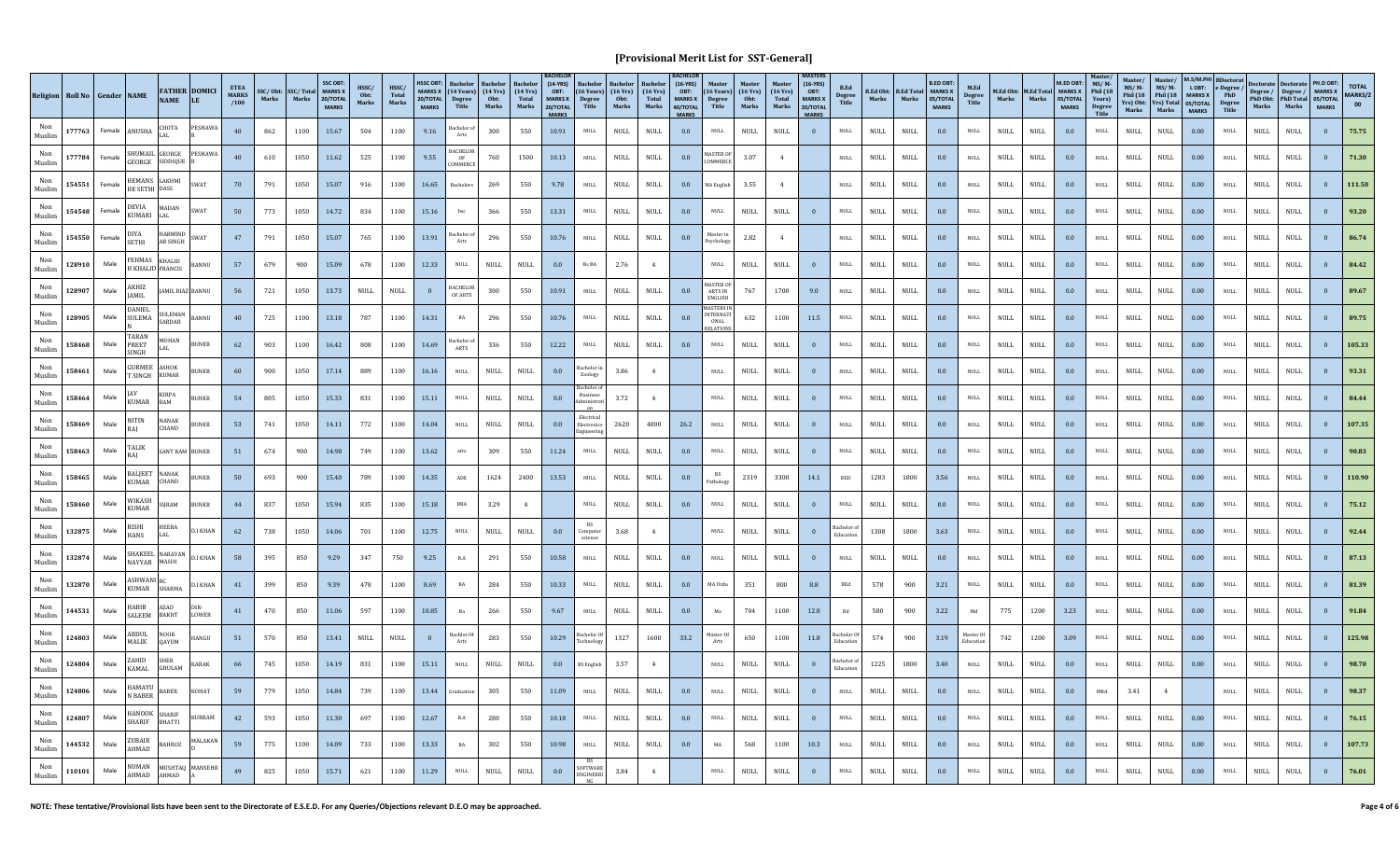|               | Religion Roll No Gender NAME |      |                              | <b>NAME</b>                        | <b>FATHER DOMICI</b><br>LE | <b>ETEA</b><br><b>MARKS</b><br>/100 | Marks                        | SSC/Obt: SSC/Total MARKS X<br>Marks | <b>SSC OBT</b><br>20/TOTAL<br><b>MARKS</b> | HSSC/<br>Obt:<br>Marks       | HSSC/<br>Total<br>Marks | <b>HSSC OBT</b><br>20/TOTAL<br><b>MARKS</b> | MARKS X $(14 \text{ Years})$ $(14 \text{Yrs})$<br><b>Degree</b><br>Title | Obt:<br>Marks                | $(14 \text{ Yrs})$<br>Total<br>Marks | $(14-YRS)$<br>OBT:<br><b>MARKS X</b><br>20/TOTAL<br><b>MARKS</b> | $(16$ Years)<br>Degree<br>Title  | <b>Bachelor</b><br>$(16 \text{ Yrs})$<br>Obt:<br>Marks | <b>Bachelo</b><br>$(16 \text{ Yrs})$<br><b>Total</b><br>Marks | $(16-YRS)$<br>OBT:<br><b>MARKS X</b><br>40/TOTAL<br><b>MARKS</b> | <b>Degree</b><br>Title        | <b>Master</b><br>$(16 \text{ Years})$ $(16 \text{Yrs})$<br>Obt:<br>Marks | <b>Master</b><br>$(16 \text{ Yrs})$<br>Total<br>Marks | $(16-YRS)$<br>OBT:<br><b>MARKS X</b><br>20/TOTAL<br><b>MARKS</b> | <b>B.Ed</b><br>Degree<br>Title | Marks                        | <b>B.Ed Obt: B.Ed Total MARKS X</b><br>Marks | <b>B.ED OBT</b><br>05/TOTAL<br><b>MARKS</b> | M.Ed<br>Degree<br>Title      | Marks                        | M.Ed Obt: M.Ed Total MARKS X<br>Marks | M.FD OBT:<br>05/TOTAL<br><b>MARKS</b> | $MS/M$ -<br>Phil (18<br>Years)<br>Degree<br>Title | Master/<br>$MS/M$ -<br>Phil $(18)$<br>Marks | <b>Master</b><br>$MS/M$ -<br>Phil $(18)$<br>Yrs) Obt: Yrs) Total 05/TOTAL<br>Marks | <b>M.S/M.PI</b><br>LOBT:<br>MARKS X<br><b>MARKS</b> | <b>BDoctorat</b><br>e Degree $/$ PhD<br>$\begin{array}{c} \textbf{Degree} \\ \textbf{Title} \end{array}$ | Degree / Degree / MARKS X<br>PhD Obt: PhD Total 05/TOTAL<br>Marks | Marks                        | PH.D OBT:<br><b>MARKS</b> | <b>TOTAL</b><br>MARKS/2<br>00 |
|---------------|------------------------------|------|------------------------------|------------------------------------|----------------------------|-------------------------------------|------------------------------|-------------------------------------|--------------------------------------------|------------------------------|-------------------------|---------------------------------------------|--------------------------------------------------------------------------|------------------------------|--------------------------------------|------------------------------------------------------------------|----------------------------------|--------------------------------------------------------|---------------------------------------------------------------|------------------------------------------------------------------|-------------------------------|--------------------------------------------------------------------------|-------------------------------------------------------|------------------------------------------------------------------|--------------------------------|------------------------------|----------------------------------------------|---------------------------------------------|------------------------------|------------------------------|---------------------------------------|---------------------------------------|---------------------------------------------------|---------------------------------------------|------------------------------------------------------------------------------------|-----------------------------------------------------|----------------------------------------------------------------------------------------------------------|-------------------------------------------------------------------|------------------------------|---------------------------|-------------------------------|
| Muslim        | 165320                       | Male | NELSON                       | WILSON                             | MARDAN                     | 61                                  | 531                          | 850                                 | 12.49                                      | 576                          | 1100                    | 10.47                                       | BA                                                                       | 275                          | 550                                  | 10.00                                                            | <b>NULL</b>                      | <b>NULL</b>                                            | $\ensuremath{\mathsf{NULL}}$                                  | 0.0                                                              | MA English                    | 536                                                                      | 1100                                                  | 9.7                                                              | BED                            | 578                          | 1000                                         | 2.89                                        | MED                          | 734                          | 1100                                  | 3.34                                  | $\mathop{\rm NULL}$                               | $\ensuremath{\mathsf{NULL}}$                | <b>NULL</b>                                                                        | 0.00                                                | NULL                                                                                                     | $\mathop{\rm NULL}$                                               | <b>NULL</b>                  | $\mathbf{0}$              | 109.94                        |
| Muslim        | 165313                       | Male | <b>FAKHR E</b><br>LAM        |                                    | AMIR ZEB MARDAN            | 53                                  | 903                          | 1050                                | 17.20                                      | 862                          | 1100                    | 15.67                                       | $\ensuremath{\mathsf{NULL}}$                                             | $\ensuremath{\mathsf{NULL}}$ | NULL                                 | 0.0                                                              | achelor e<br>science in<br>civil | 2.75                                                   | $\overline{4}$                                                |                                                                  | <b>NULL</b>                   | <b>NULL</b>                                                              | <b>NULL</b>                                           | $\mathbf{0}$                                                     | $\ensuremath{\mathsf{NULL}}$   | $\ensuremath{\mathsf{NULL}}$ | NULL                                         | 0.0                                         | $\rm NULL$                   | $\ensuremath{\mathsf{NULL}}$ | <b>NULL</b>                           | 0.0                                   | $\ensuremath{\mathsf{NULL}}$                      | <b>NULL</b>                                 | <b>NULL</b>                                                                        | 0.00                                                | $\mbox{NULL}$                                                                                            | <b>NULL</b>                                                       | <b>NULL</b>                  |                           | 85.87                         |
| Non<br>Muslim | 165325                       | Male | SHERAZ<br>MASIH              | <b>JALAI</b><br>MASIH              | <b>IARDAN</b>              | 51                                  | 500                          | 850                                 | 11.76                                      | 578                          | 1100                    | 10.51                                       | <b>BECHELO</b><br>OF<br>COMMERCE                                         | 615                          | 1200                                 | 10.25                                                            | <b>NULL</b>                      | <b>NULL</b>                                            | <b>NULL</b>                                                   | 0.0                                                              | M COM                         | 3.95                                                                     | $\overline{4}$                                        |                                                                  | $\mbox{NULL}$                  | <b>NULL</b>                  | $\ensuremath{\mathsf{NULL}}$                 | 0.0                                         | <b>NULL</b>                  | NULL                         | <b>NULL</b>                           | 0.0                                   | $\ensuremath{\mathsf{NULL}}$                      | <b>NULL</b>                                 | <b>NULL</b>                                                                        | 0.00                                                | <b>NULL</b>                                                                                              | <b>NULL</b>                                                       | <b>NULL</b>                  |                           | 83.52                         |
| Non<br>Muslim | 165318                       | Male | <b>FIDA</b><br>NAJMI         | EMMANUE                            | MARDAN                     | 51                                  | $\ensuremath{\mathsf{NULL}}$ | NULL                                | $\bf{0}$                                   | 792                          | 1100                    | 14.40                                       | <b>NULL</b>                                                              | $\ensuremath{\mathsf{NULL}}$ | NULL                                 | 0.0                                                              | <b>NULL</b>                      | $\ensuremath{\mathsf{NULL}}$                           | $\ensuremath{\mathsf{NULL}}$                                  | 0.0                                                              | <b>NULL</b>                   | <b>NULL</b>                                                              | <b>NULL</b>                                           |                                                                  | <b>NULL</b>                    | NULL                         | $\ensuremath{\mathsf{NULL}}$                 | 0.0                                         | <b>NULL</b>                  | $\ensuremath{\mathsf{NULL}}$ | $\mathop{\rm NULL}$                   | 0.0                                   | <b>NULL</b>                                       | NULL                                        | $\ensuremath{\mathsf{NULL}}$                                                       | 0.00                                                | <b>NULL</b>                                                                                              | NULL                                                              | <b>NULL</b>                  |                           | 65.40                         |
| Muslim        | 165323                       | Male | RASHID<br>PERVEZ             | PERVEZ<br><b>ASIH</b>              | MARDAN                     | 48                                  | 467                          | 850                                 | 10.99                                      | 549                          | 1100                    | 9.98                                        | $_{\rm BA}$                                                              | 236                          | 550                                  | 8.58                                                             | <b>NULL</b>                      | <b>NULL</b>                                            | <b>NULL</b>                                                   | 0.0                                                              | MA Urdu                       | 519                                                                      | 1100                                                  | $\rm 9.4$                                                        | BEd                            | 3.13                         | $\overline{4}$                               |                                             | $_{\rm MEd}$                 | 3.09                         | $\overline{4}$                        |                                       | <b>NULL</b>                                       | <b>NULL</b>                                 | $\ensuremath{\mathsf{NULL}}$                                                       | 0.00                                                | <b>NULL</b>                                                                                              | NULL                                                              | <b>NULL</b>                  |                           | 86.99                         |
| Muslim        | 165314                       | Male | KARAN<br><b>KIJMAR</b>       | SIRI RAM                           | MARDAN                     | 41                                  | 736                          | 900                                 | 16.36                                      | 856                          | 1100                    | 15.56                                       | $\mathop{\rm NULL}$                                                      | $\ensuremath{\mathsf{NULL}}$ | NULL                                 | 0.0                                                              | <b>NULL</b>                      | <b>NULL</b>                                            | <b>NULL</b>                                                   | 0.0                                                              | $\mathsf{NULL}$               | <b>NULL</b>                                                              | <b>NULL</b>                                           | $\bf{0}$                                                         | $\mathop{\rm NULL}$            | $\ensuremath{\mathsf{NULL}}$ | NULL                                         | 0.0                                         | $\mathop{\rm NULL}$          | NULL                         | <b>NULL</b>                           | 0.0                                   | Degree                                            | 3.42                                        | 4                                                                                  |                                                     | NULL                                                                                                     | NULL                                                              | <b>NULL</b>                  |                           | 72.92                         |
| Muslim        | 165317                       | Male | CHAND                        | SHAHZAD GULZAR<br>CHAND            | MARDAN                     | 41                                  | 365                          | 850                                 | 8.59                                       | <b>NULL</b>                  | <b>NULL</b>             | $\overline{0}$                              | Arts                                                                     | 215                          | 550                                  | 7.82                                                             | $\mathop{\rm NULL}$              | <b>NULL</b>                                            | <b>NULL</b>                                                   | 0.0                                                              | NULL                          | <b>NULL</b>                                                              | <b>NULL</b>                                           |                                                                  | $\ensuremath{\mathsf{NULL}}$   | <b>NULL</b>                  | $\mathop{\rm NULL}$                          | 0.0                                         | $\rm NULL$                   | NULL                         | <b>NULL</b>                           | 0.0                                   | $\ensuremath{\mathsf{NULL}}$                      | <b>NULL</b>                                 | <b>NULL</b>                                                                        | 0.00                                                | $\mbox{NULL}$                                                                                            | <b>NULL</b>                                                       | <b>NULL</b>                  |                           | 57.41                         |
| Non<br>Muslim | 187395                       | Male | AURANGZ<br><b>MASEEH</b>     | ANWAR<br>MASEEH                    | <b>JOWSHER</b>             | 49                                  | 449                          | 850                                 | 10.56                                      | 566                          | 1100                    | 10.29                                       | BA                                                                       | 263                          | 550                                  | 9.56                                                             | MA URDU                          | 547                                                    | 1100                                                          | 19.9                                                             | NULL                          | <b>NULL</b>                                                              | <b>NULL</b>                                           | $\mathbf{0}$                                                     | BEd                            | 817                          | 1000                                         | 4.09                                        | <b>NULL</b>                  | NULL                         | <b>NULL</b>                           | 0.0                                   | <b>NULL</b>                                       | <b>NULL</b>                                 | $\ensuremath{\mathsf{NULL}}$                                                       | 0.00                                                | <b>NULL</b>                                                                                              | <b>NULL</b>                                                       | $\ensuremath{\mathsf{NULL}}$ |                           | 103.40                        |
| Non<br>Muslim | 177788                       | Male | SHEHRYA<br><b>SALEEM</b>     | <b>SALEEM</b><br>NIAZI             | PESHAWA                    | 76                                  | 893                          | 1050                                | 17.01                                      | 871                          | 1100                    | 15.84                                       | <b>BACHELOR</b><br>OF<br>OMMERCE                                         | 1047                         | 1500                                 | 13.96                                                            | <b>NULL</b>                      | <b>NULL</b>                                            | <b>NULL</b>                                                   | 0.0                                                              | $\mathsf{NULL}$               | <b>NULL</b>                                                              | <b>NULL</b>                                           |                                                                  | <b>NULL</b>                    | $\ensuremath{\mathsf{NULL}}$ | <b>NULL</b>                                  | 0.0                                         | NULL                         | NULL                         | <b>NULL</b>                           | 0.0                                   | <b>NULL</b>                                       | NULL                                        | <b>NULL</b>                                                                        | 0.00                                                | $\mbox{NULL}$                                                                                            | NULL                                                              | <b>NULL</b>                  |                           | 122.81                        |
| Muslim        | 177800                       | Male | SUNII.<br>CHANDE             | HAKEEL<br><b>HANDER</b>            | PESHAWA                    | 60                                  | 774                          | 1050                                | 14.74                                      | 709                          | 1100                    | 12.89                                       | <b>NULL</b>                                                              | $\ensuremath{\mathsf{NULL}}$ | $\rm NULL$                           | 0.0                                                              | <b>Busines:</b>                  | 3.4                                                    | $\overline{4}$                                                |                                                                  | <b>NULL</b>                   | <b>NULL</b>                                                              | $\ensuremath{\mathsf{NULL}}$                          | $\overline{0}$                                                   | <b>NULL</b>                    | $\ensuremath{\mathsf{NULL}}$ | $\ensuremath{\mathsf{NULL}}$                 | 0.0                                         | <b>NULL</b>                  | $\ensuremath{\mathsf{NULL}}$ | $\mbox{NULL}$                         | 0.0                                   | MS<br>Managemer<br>t Sciences                     | 3.55                                        | 4                                                                                  |                                                     | <b>NULL</b>                                                                                              | $\mathop{\rm NULL}$                                               | <b>NULL</b>                  |                           | 87.63                         |
| Muslim        | 177802                       | Male | HANOOK<br>FARHAN             | FARHAN                             | PESHAWA                    | 52                                  | 717                          | 1100                                | 13.04                                      | 634                          | 1100                    | 11.53                                       | $\mathop{\rm NULL}$                                                      | $\ensuremath{\mathsf{NULL}}$ | $\ensuremath{\mathsf{NULL}}$         | 0.0                                                              | $\mathop{\rm NULL}$              | <b>NULL</b>                                            | $\ensuremath{\mathsf{NULL}}$                                  | 0.0                                                              | bs english                    | 2.72                                                                     | 4                                                     |                                                                  | $\mbox{NULL}$                  | $\ensuremath{\mathsf{NULL}}$ | $\ensuremath{\mathsf{NULL}}$                 | 0.0                                         | $\ensuremath{\mathsf{NULL}}$ | $\ensuremath{\mathsf{NULL}}$ | $\mathop{\rm NULL}$                   | 0.0                                   | $\mathop{\rm NULL}$                               | <b>NULL</b>                                 | $\ensuremath{\mathsf{NULL}}$                                                       | 0.00                                                | $\mbox{NULL}$                                                                                            | NULL                                                              | <b>NULL</b>                  |                           | 76.56                         |
| Muslim        | 177786                       | Male | SAMUEL                       |                                    | <b>MMANUE PESHAWA</b>      | 43                                  | 450                          | 850                                 | 10.59                                      | 559                          | 1100                    | 10.16                                       | achelor c<br>arts                                                        | 247                          | 550                                  | 8.98                                                             | echelor o<br>laws                | 995                                                    | 2100                                                          | 19.0                                                             | ater of ar<br>in politica     | 537                                                                      | 1100                                                  | 9.8                                                              | $\mathop{\rm NULL}$            | <b>NULL</b>                  | NULL                                         | 0.0                                         | <b>NULL</b>                  | NULL                         | <b>NULL</b>                           | 0.0                                   | $\ensuremath{\mathsf{NULL}}$                      | <b>NULL</b>                                 | <b>NULL</b>                                                                        | 0.00                                                | <b>NULL</b>                                                                                              | NULL                                                              | <b>NULL</b>                  |                           | 101.45                        |
| Non<br>Muslim | 177798                       | Male | BERNAR<br><b>SHA</b>         | <b>SUORAT</b><br>GILL              | PESHAWA                    | 43                                  | 595                          | 1050                                | 11.33                                      | 895                          | 1200                    | 14.92                                       | NULL                                                                     | <b>NULL</b>                  | NULL                                 | 0.0                                                              | $_{\rm BBA}$                     | $\overline{\mathbf{3}}$                                | $\overline{4}$                                                |                                                                  | $\mathop{\rm NULL}$           | <b>NULL</b>                                                              | <b>NULL</b>                                           | $\overline{0}$                                                   | <b>NULL</b>                    | NULL                         | NULL                                         | 0.0                                         | <b>NULL</b>                  | NULL                         | <b>NULL</b>                           | 0.0                                   | <b>NULL</b>                                       | $\ensuremath{\mathsf{NULL}}$                | $\ensuremath{\mathsf{NULL}}$                                                       | 0.00                                                | <b>NULL</b>                                                                                              | NULL                                                              | <b>NULL</b>                  |                           | 69.25                         |
| Non<br>Muslim | 177803                       | Male | QAISER<br><b>ERVAIZ</b>      |                                    | PERVAI PESHAWA             | 42                                  | $\ensuremath{\mathsf{NULL}}$ | $\ensuremath{\mathsf{NULL}}$        | $\bf{0}$                                   | $\ensuremath{\mathsf{NULL}}$ | <b>NULL</b>             | $\bf{0}$                                    | NULL                                                                     | $\ensuremath{\mathsf{NULL}}$ | NULL                                 | 0.0                                                              | <b>NULL</b>                      | <b>NULL</b>                                            | $\ensuremath{\mathsf{NULL}}$                                  | 0.0                                                              | $\ensuremath{\mathsf{NULL}}$  | $\ensuremath{\mathsf{NULL}}$                                             | $\ensuremath{\mathsf{NULL}}$                          |                                                                  | <b>NULL</b>                    | <b>NULL</b>                  | $\ensuremath{\mathsf{NULL}}$                 | 0.0                                         | $M\to D$                     | 544                          | 800                                   | 3.40                                  | NULL                                              | <b>NULL</b>                                 | $\ensuremath{\mathsf{NULL}}$                                                       | 0.00                                                | <b>NULL</b>                                                                                              | NULL                                                              | <b>NULL</b>                  |                           | 45.40                         |
| Muslim        | 154570                       | Male | <b>HMAD</b><br><b>IINAID</b> | MRAN ALI SWAT                      |                            | 63                                  | <b>NULL</b>                  | <b>NULL</b>                         | $\Omega$                                   | <b>NULL</b>                  | <b>NULL</b>             | $\mathbf{0}$                                | <b>NULL</b>                                                              | <b>NULL</b>                  | <b>NULL</b>                          | 0.0                                                              | <b>BS</b> English                | 3.23                                                   | $\overline{4}$                                                |                                                                  | <b>NULL</b>                   | NULL                                                                     | NULL                                                  | $\overline{0}$                                                   | <b>NULL</b>                    | <b>NULL</b>                  | $\ensuremath{\mathsf{NULL}}$                 | 0.0                                         | <b>NULL</b>                  | NULL                         | <b>NULL</b>                           | 0.0                                   | <b>NULL</b>                                       | NULL                                        | <b>NULL</b>                                                                        | 0.00                                                | <b>NULL</b>                                                                                              | NULL                                                              | <b>NULL</b>                  |                           | 63.00                         |
| Muslim        | 154567                       | Male | KANWAL<br><b>KUMAR</b>       | ANUM RAJ SWAT                      |                            | 60                                  | 721                          | 1050                                | 13.73                                      | 753                          | 1100                    | 13.69                                       | Bachelor of<br>arts                                                      | 364                          | 800                                  | 9.10                                                             | $\rm NULL$                       | <b>NULL</b>                                            | <b>NULL</b>                                                   | 0.0                                                              | $\mathop{\rm NULL}$           | <b>NULL</b>                                                              | <b>NULL</b>                                           | $\overline{0}$                                                   | $\mathop{\rm NULL}$            | <b>NULL</b>                  | NULL                                         | 0.0                                         | $\mathop{\rm NULL}$          | <b>NULL</b>                  | <b>NULL</b>                           | 0.0                                   | $\mathop{\rm NULL}$                               | NULL                                        | $\ensuremath{\mathsf{NULL}}$                                                       | 0.00                                                | $\mbox{NULL}$                                                                                            | NULL                                                              | <b>NULL</b>                  |                           | 96.52                         |
| Muslim        | 154571                       | Male | ZULFIQA<br><b>MASIH</b>      | MANGAL<br>MASIH                    | SWAT                       | 59                                  | 474                          | 850                                 | 11.15                                      | 562                          | 1100                    | 10.22                                       | BA                                                                       | 387                          | 800                                  | 9.68                                                             | <b>NULL</b>                      | <b>NULL</b>                                            | $\ensuremath{\mathsf{NULL}}$                                  | $0.0\,$                                                          | Msc HPE                       | 1156                                                                     | 1850                                                  | 12.5                                                             | 3achlor<br>ducatio             | 619                          | 1100                                         | 2.81                                        | Education                    | 975                          | 1300                                  | 3.75                                  | $\ensuremath{\mathsf{NULL}}$                      | <b>NULL</b>                                 | $\ensuremath{\mathsf{NULL}}$                                                       | 0.00                                                | <b>NULL</b>                                                                                              | NULL                                                              | $\ensuremath{\mathsf{NULL}}$ |                           | 109.11                        |
| Non<br>Muslim | 154568                       | Male | KAPAL<br>KUMAR               | MANAK<br>CHAND                     | SWAT                       | 58                                  | 824                          | 1050                                | 15.70                                      | 948                          | 1100                    | 17.24                                       | NULL                                                                     | <b>NULL</b>                  | NULL                                 | 0.0                                                              | <b>BS</b> English                | 2.98                                                   | $\overline{4}$                                                |                                                                  | <b>NULL</b>                   | NULL                                                                     | <b>NULL</b>                                           | $\bf{0}$                                                         | <b>NULL</b>                    | NULL                         | NULL                                         | 0.0                                         | <b>NULL</b>                  | NULL                         | NULL                                  | 0.0                                   | <b>NULL</b>                                       | <b>NULL</b>                                 | <b>NULL</b>                                                                        | 0.00                                                | <b>NULL</b>                                                                                              | NULL                                                              | <b>NULL</b>                  |                           |                               |
| Non<br>Muslim | 154557                       | Male | JAGAT<br>RAM<br>CHAWLA       | <b>GURBACH</b><br>AN LAL<br>CHAWLA | SWAT                       | 54                                  | 650                          | 1050                                | 12.38                                      | 771                          | 1100                    | 14.02                                       | <b>NULL</b>                                                              | NULL                         | $\ensuremath{\mathsf{NULL}}$         | 0.0                                                              |                                  | 3465                                                   | 4400                                                          | $31.5\,$                                                         | $\mathop{\rm NULL}$           | $\rm NULL$                                                               | <b>NULL</b>                                           |                                                                  | <b>NULL</b>                    | <b>NULL</b>                  | $\ensuremath{\mathsf{NULL}}$                 | 0.0                                         | NULL                         | $\ensuremath{\mathsf{NULL}}$ | <b>NULL</b>                           | 0.0                                   | <b>NULL</b>                                       | <b>NULL</b>                                 | $\ensuremath{\mathsf{NULL}}$                                                       | 0.00                                                | $\mbox{NULL}$                                                                                            | $\ensuremath{\mathsf{NULL}}$                                      | <b>NULL</b>                  |                           | 111.90                        |
| Muslim        | 154559                       | Male | GOVINDA<br>SINGH<br>REKHI    | <b>RAM NATH SWAT</b>               |                            | 54                                  | 787                          | 1100                                | 14.31                                      | 730                          | 1100                    | 13.27                                       | NULL                                                                     | $\ensuremath{\mathsf{NULL}}$ | NULL                                 | 0.0                                                              | <b>Bs</b> English                | 2.75                                                   | $\overline{4}$                                                |                                                                  | <b>NULL</b>                   | <b>NULL</b>                                                              | <b>NULL</b>                                           |                                                                  | $\ensuremath{\mathsf{NULL}}$   | $\ensuremath{\mathsf{NULL}}$ | $\ensuremath{\mathsf{NULL}}$                 | 0.0                                         | <b>NULL</b>                  | NULL                         | <b>NULL</b>                           | 0.0                                   | <b>NULL</b>                                       | <b>NULL</b>                                 | <b>NULL</b>                                                                        | 0.00                                                | <b>NULL</b>                                                                                              | <b>NULL</b>                                                       | <b>NULL</b>                  |                           | 81.58                         |
| Non<br>Muslim | 154555                       | Male | POMY<br><b>KUMAR</b>         | <b>IIRINDAR</b><br>KUMAR           | SWAT                       | 53                                  | 880                          | 1100                                | 16.00                                      | 775                          | 1100                    | 14.09                                       | OF ARTS<br>GROUP<br>GENERAL                                              | 799                          | 1200                                 | 13.32                                                            | $\mbox{NULL}$                    | <b>NULL</b>                                            | $\ensuremath{\mathsf{NULL}}$                                  | 0.0                                                              | $\mathsf{NULL}$               | $\ensuremath{\mathsf{NULL}}$                                             | <b>NULL</b>                                           | $\overline{0}$                                                   | $_{\rm NULL}$                  | $\ensuremath{\mathsf{NULL}}$ | $\ensuremath{\mathsf{NULL}}$                 | 0.0                                         | $\mbox{NULL}$                | $\ensuremath{\mathsf{NULL}}$ | $\mathop{\rm NULL}$                   | 0.0                                   | $_{\rm NULL}$                                     | $\ensuremath{\mathsf{NULL}}$                | <b>NULL</b>                                                                        | 0.00                                                | $\mbox{NULL}$                                                                                            | NULL                                                              | <b>NULL</b>                  |                           | 96.41                         |
| Muslim        | 154563                       | Male | <b>ATISH</b><br><b>IIMAR</b> | RAM DAS SWAT                       |                            | 49                                  | 713                          | 1050                                | 13.58                                      | 637                          | 1100                    | 11.58                                       | $\mathop{\rm NULL}$                                                      | NULL                         | $\rm NULL$                           | 0.0                                                              | icrobiolo                        | 2.46                                                   | $\overline{4}$                                                |                                                                  | $\mathop{\rm NULL}$           | <b>NULL</b>                                                              | <b>NULL</b>                                           | $\overline{0}$                                                   | $\mathop{\rm NULL}$            | <b>NULL</b>                  | <b>NULL</b>                                  | 0.0                                         | <b>NULL</b>                  | <b>NULL</b>                  | <b>NULL</b>                           | 0.0                                   | $\ensuremath{\mathsf{NULL}}$                      | <b>NULL</b>                                 | <b>NULL</b>                                                                        | 0.00                                                | $\mbox{NULL}$                                                                                            | <b>NULL</b>                                                       | <b>NULL</b>                  |                           | 74.16                         |
| Non<br>Muslim | 154554                       | Male | JATINDA                      | <b>RAM NATH SWAT</b>               |                            | 48                                  | 654                          | 1050                                | 12.46                                      | 691                          | 1100                    | 12.56                                       | Bachelor                                                                 | 247                          | 550                                  | 8.98                                                             | <b>NULL</b>                      | <b>NULL</b>                                            | $\ensuremath{\mathsf{NULL}}$                                  | 0.0                                                              | Master o<br>art in<br>English | 516                                                                      | 1100                                                  | 9.4                                                              | Educatio                       | 2096                         | 3000                                         | 3.49                                        | NULL                         | $\ensuremath{\mathsf{NULL}}$ | NULL                                  | 0.0                                   | <b>NULL</b>                                       | <b>NULL</b>                                 | $\ensuremath{\mathsf{NULL}}$                                                       | 0.00                                                | <b>NULL</b>                                                                                              | $\ensuremath{\mathsf{NULL}}$                                      | <b>NULL</b>                  |                           |                               |
| Muslim        | 154569                       | Male | OMISH<br>KIIMAR              | PRAM DAS SWAT                      |                            | 47                                  | 728                          | 1100                                | 13.24                                      | 625                          | 1100                    | 11.36                                       | NULL                                                                     | <b>NULL</b>                  | <b>NULL</b>                          | 0.0                                                              |                                  | 3321                                                   | 5000                                                          | 26.6                                                             | NULL                          | NULL                                                                     | <b>NULL</b>                                           |                                                                  | $\mathop{\rm NULL}$            | <b>NULL</b>                  | $\ensuremath{\mathsf{NULL}}$                 | 0.0                                         | <b>NULL</b>                  | NULL                         | <b>NULL</b>                           | 0.0                                   | $\mbox{NULL}$                                     | NULL                                        | <b>NULL</b>                                                                        | 0.00                                                | $\mbox{NULL}$                                                                                            | <b>NULL</b>                                                       | <b>NULL</b>                  |                           | 98.17                         |
| Muslim        | 154558                       | Male | HANISH<br>CHAND              | WISHAN<br><b>HAND</b>              |                            | 42                                  | 537                          | 850                                 | 12.64                                      | 594                          | 1100                    | 10.80                                       | Rachelor c                                                               | 262                          | 550                                  | 9.53                                                             | <b>NULL</b>                      | <b>NULL</b>                                            | <b>NULL</b>                                                   | 0.0                                                              | MA Urdu                       | 537                                                                      | 1100                                                  | 9.8                                                              | <b>NULL</b>                    | <b>NULL</b>                  | <b>NULL</b>                                  | 0.0                                         |                              | NULL.                        | NULI                                  |                                       | <b>NULL</b>                                       | NULL.                                       | <b>NULL</b>                                                                        | 0.00                                                | <b>NULL</b>                                                                                              | <b>NULL</b>                                                       | <b>NULL</b>                  |                           |                               |